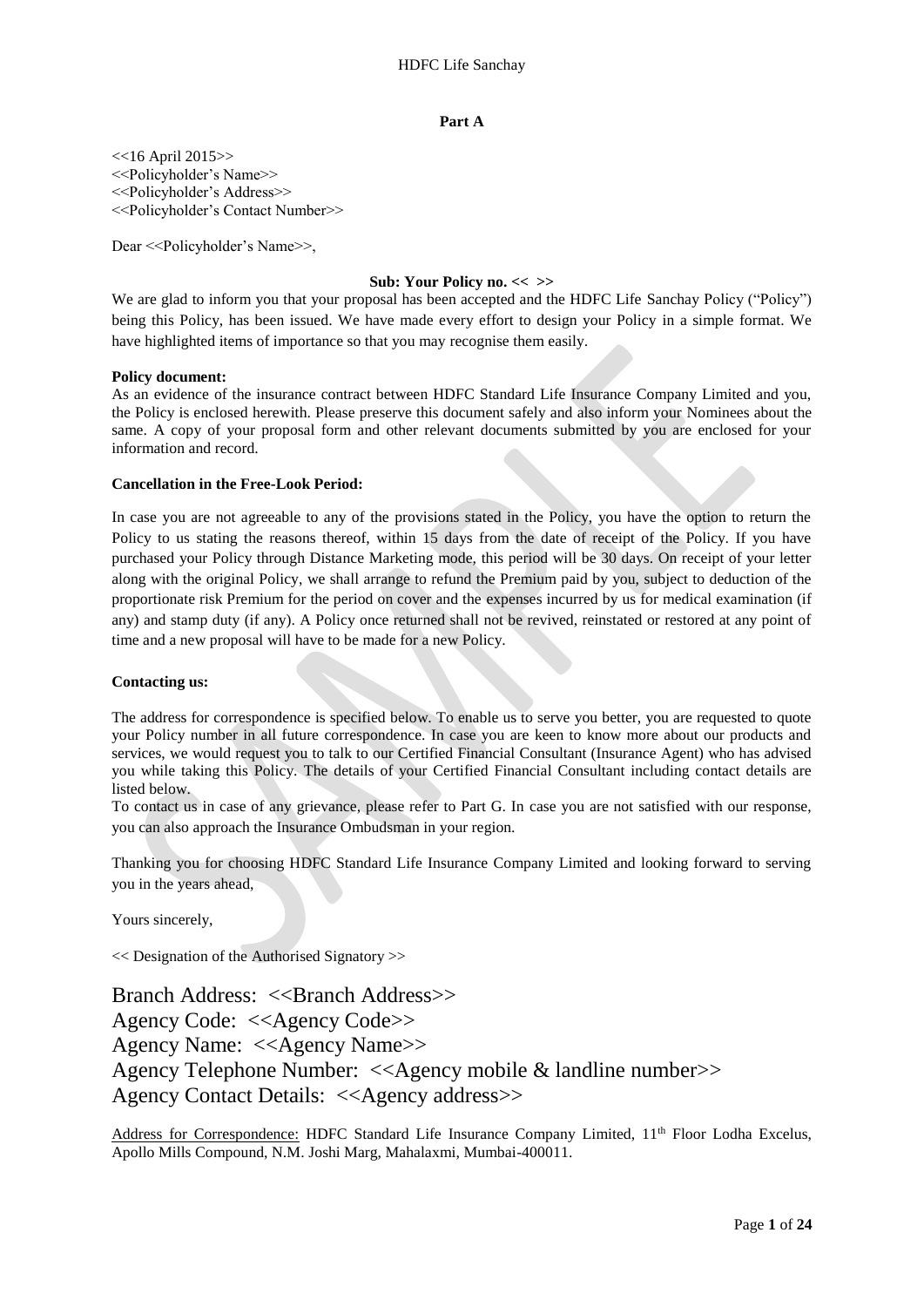Registered Office: HDFC Standard Life Insurance Company Limited, Lodha Excelus, 13<sup>th</sup> Floor, Apollo Mills Compound, Mahalaxmi, Mumbai- 400 011. Helpline number: 18602679999 (Local charges apply)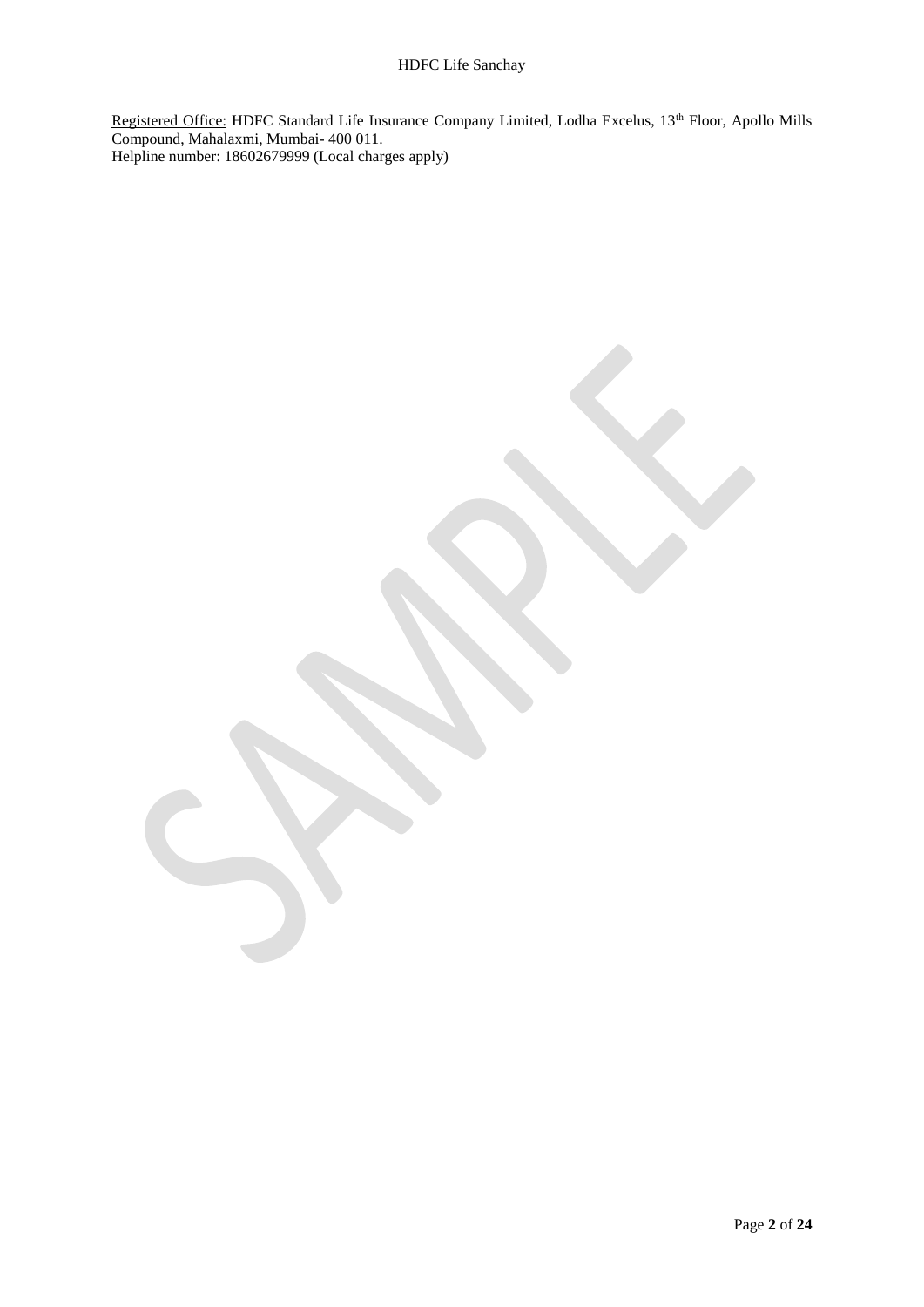## HDFC Life Sanchay

## **POLICY DOCUMENT- HDFC Life Sanchay**

## **Unique Identification Number: <<101N097V02>>**

Your Policy is a non-participating non-linked protection-cum-savings limited pay policy. This document is the evidence of a contract between HDFC Standard Life Insurance Company Limited and the Policyholder as described in the Policy Schedule given below. This Policy is based on the proposal made by the within named Policyholder and submitted to the Company along with the required documents, declarations, statements, any response given to Short Medical Questionnaire (SMQ) by the Life Assured, applicable medical evidence and other information received by the Company from the Policyholder, Life Assured or on behalf of the Policyholder ("Proposal"). This Policy is effective upon receipt and realisation, by the Company, of the consideration payable as First Premium under the Policy. This Policy is written under and will be governed by the applicable laws in force in India and all Premiums and Benefits are expressed and payable in Indian Rupees.

**POLICY SCHEDULE** 

| томет веньюсь<br>Policy number: << >>                                        |                                                           |  |  |  |  |  |
|------------------------------------------------------------------------------|-----------------------------------------------------------|--|--|--|--|--|
| Client ID: $<<$ >>                                                           |                                                           |  |  |  |  |  |
| <b>Policyholder Details</b>                                                  |                                                           |  |  |  |  |  |
| <b>Name</b>                                                                  | $<<$ >>                                                   |  |  |  |  |  |
| <b>Address</b>                                                               | $<<$ >>                                                   |  |  |  |  |  |
| <b>Life Assured Details</b>                                                  |                                                           |  |  |  |  |  |
| <b>Name</b>                                                                  | $<<$ >>                                                   |  |  |  |  |  |
| <b>Date of Birth</b>                                                         | << dd/mm/yyyy >>                                          |  |  |  |  |  |
| Age on the Date of Risk                                                      |                                                           |  |  |  |  |  |
| Commencement                                                                 | $<<$ >> years                                             |  |  |  |  |  |
| <b>Age Admitted</b>                                                          | < <yes no="">&gt;</yes>                                   |  |  |  |  |  |
| <b>Policy Details</b>                                                        |                                                           |  |  |  |  |  |
| Date of Commencement of Policy                                               | $<<$ Date $>>$                                            |  |  |  |  |  |
| <b>Date of Risk Commencement</b>                                             | $<<$ RCD $>>$                                             |  |  |  |  |  |
| Date of Issue/Inception of Policy                                            | << First Issue Date>>                                     |  |  |  |  |  |
| <b>Premium Due Date(s)</b>                                                   | < <dd month="">&gt;</dd>                                  |  |  |  |  |  |
| <b>Sum Assured on Maturity</b>                                               | $Rs. \ll \gg$                                             |  |  |  |  |  |
| <b>Sum Assured on Death</b>                                                  | $Rs. \ll \gg$                                             |  |  |  |  |  |
| <b>Guaranteed Additions</b>                                                  | <<8/9>> % p.a. of Sum Assured on Maturity                 |  |  |  |  |  |
| <b>Annualised Premium</b>                                                    | $Rs. \ll \gg>$                                            |  |  |  |  |  |
| <b>Policy Term</b>                                                           | $<<$ >> years                                             |  |  |  |  |  |
| <b>Premium Paying Term</b>                                                   | $<<$ >> years                                             |  |  |  |  |  |
| <b>Frequency of Premium Payment</b>                                          | << Annual/Half-yearly/ Quarterly/ Monthly >>              |  |  |  |  |  |
| <b>Premium per Frequency of Premium</b><br>Payment                           | $Rs. \ll \gg$                                             |  |  |  |  |  |
| <b>Underwriting Extra Premium per</b><br><b>Frequency of Premium Payment</b> | $Rs. \ll \gg$                                             |  |  |  |  |  |
| <b>Total Premium per Frequency of</b><br><b>Premium Payment</b>              | $Rs. \ll \gg$                                             |  |  |  |  |  |
| <b>Grace Period</b>                                                          | $<< 15$ (for Monthly mode) 30 (for other modes) $>>$ days |  |  |  |  |  |
| <b>Final Premium Due Date</b>                                                | $<<$ dd/mm/yyyy >>                                        |  |  |  |  |  |
| <b>Maturity Date</b>                                                         | $<<$ dd/mm/yyyy $>>$                                      |  |  |  |  |  |
| Policy issued on the basis of Short<br><b>Medical Questionnaire (SMQ)</b>    | << Yes/No>>                                               |  |  |  |  |  |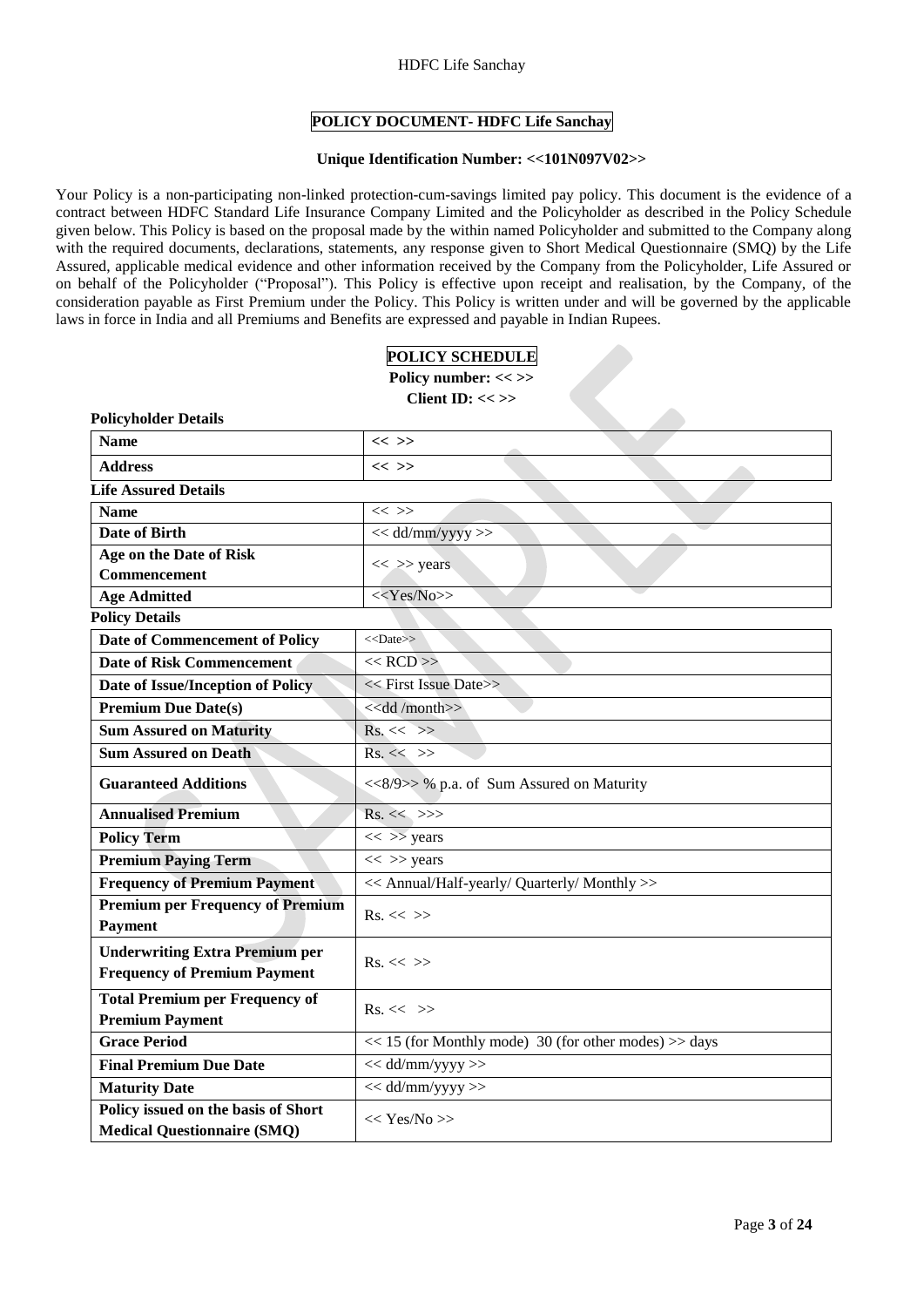**Riders** 

| <b>Rider Name</b>        | $<<$ >>                                 |
|--------------------------|-----------------------------------------|
| <b>Rider Term</b>        | $\langle \langle \rangle \rangle$ years |
| <b>Rider Sum Assured</b> | $\text{Rs.}<<$ >>                       |

The Premium amount is excluding any Service Tax and Education Cess leviable on the Premium. Amount of Service Tax, Education Cess and similar taxes and levies will be charged at actuals as per prevalent rate.

# **NOMINATION SCHEDULE**

| <b>Nominee's Name</b>                                                   | $<<$ Nominee-1 $>>$  | $<<$ Nominee-2 $>>$ |
|-------------------------------------------------------------------------|----------------------|---------------------|
| Date of Birth of Nominee                                                | $<<$ dd/mm/yyyy >>   | $<<$ dd/mm/yyyy >>  |
| <b>Nomination Percentage</b>                                            | $<<$ >> %            | $<<$ >> %           |
| <b>Nominee's Address</b>                                                | $<<$ >>              | $<<$ >>             |
| <b>Appointee's Name</b><br>(Applicable where the Nominee is a<br>minor) | $<<$ >>              |                     |
| Date of Birth of Appointee                                              | $<<$ dd/mm/yyyy $>>$ |                     |
| <b>Appointee's Address</b>                                              | $<<$ >>              |                     |

Signed at Mumbai on  $\ll\gg$ 

For HDFC Standard Life Insurance Company Limited

Authorised Signatory

In case you notice any mistake, you may return the Policy document to us for necessary correction.

# **SPACE FOR ENDORSEMENTS**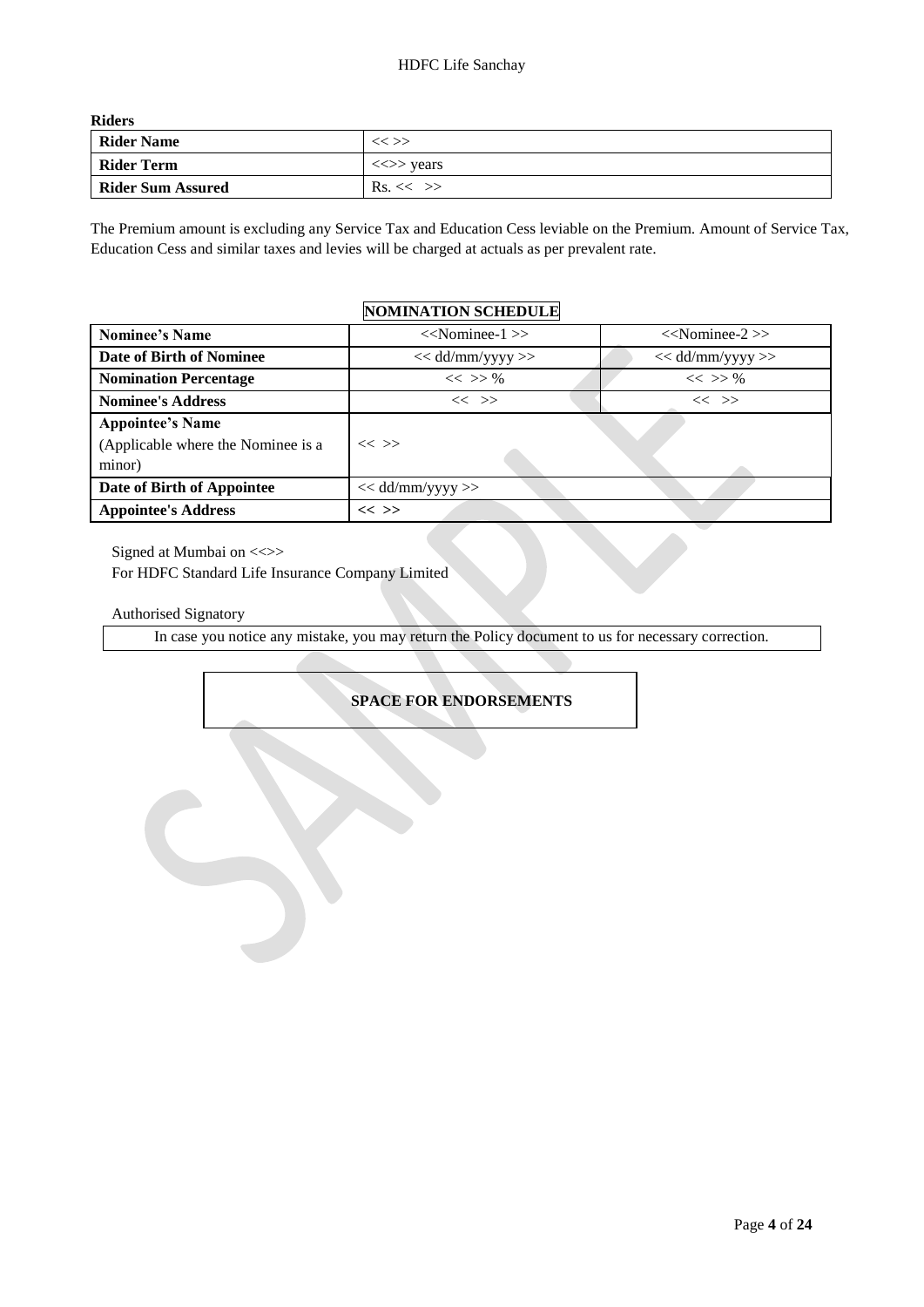## **Part B (Definitions)**

In this Policy, the following definitions shall be applicable:

- 1) *Appointee –* means the person named by you and registered with us in accordance with the Nomination Schedule, who is authorized to receive the Death Benefit under this Policy on the death of the Life Assured while the Nominee is a minor;
- 2) *Assignee*  means the person to whom the rights and benefits under this Policy are transferred by virtue of assignment under section 38 of the Insurance Act, 1938, as amended from time to time;
- 3) *Authority/ IRDAI* means Insurance Regulatory and Development Authority of India;
- 4) *Company, company, Insurer, Us, us, We, we, Our, our*  means or refers to HDFC Standard Life Insurance Company Limited.
- *5) Date of Risk Commencement -* means the date, as stated in the Policy Schedule, on which the insurance coverage under this Policy commences;
- *6) Frequency of Premium Payment* means the period, as stated in the Policy Schedule, between two consecutive Premium due dates for the Policy;
- 7) *Life Assured* means the person as stated in the Policy Schedule on whose life the contingent events have to occur for the Benefits to be payable. The Life Assured may be the Policyholder.
- 8) *Maturity Date* means the date stated in the Policy Schedule, on which the Policy Term expires and this Policy terminates;
- 9) *Nominee(s)*  means the person named by you and registered with us in accordance with the Nomination Schedule, who is authorized to receive the Death Benefit under this Policy, on the death of the Life Assured;
- 10) *Policy Anniversary*  means the annual anniversary of the Date of Risk Commencement;
- 11) *Policyholder, You, you, your* means or refers to the Policyholder stated in the Policy Schedule.
- 12) *Policy Term*  means the term of the Policy as stated in the Policy Schedule;
- 13) *Premium(s )* means an amount stated in the Policy Schedule, payable by you to us for every Policy Year by the due dates, and in the manner stated in the Policy Schedule, to secure the benefits under this Policy, excluding service tax or any other taxes, cesses or levies;
- 14) *Premium Paying Term –* means the period as stated in the Policy Schedule, in years, over which Premiums are payable;
- 15) *Regulations* **–** means IRDAI (Non Linked Insurance Products) Regulations, 2013
- 16) *Revival of Policy* means restoration of the Policy, which was discontinued due to the non-payment of Premium, by the Company with all the benefits mentioned in the Policy document, with or without rider benefits, if any, upon the receipt of all the Premiums due and other charges/late fee, if any, as per the terms and conditions of the Policy, upon being satisfied as to the continued insurability of the insured/Policyholder on the basis of the information, documents and reports furnished by the Policyholder.
- 17) *Revival Period*  means the period of two consecutive years from the date of discontinuance of the Policy, during which period the Policyholder is entitled to revive the Policy, which was discontinued due to the non-payment of Premium, in accordance with the terms of Revival of a Policy.
- 18) *Sum Assured on Death*  means the absolute amount of benefit which is guaranteed to become payable on death of the Life Assured as per the terms and conditions specified in the Policy.
- 19) *Sum Assured on Maturity* means the absolute amount of benefit which is guaranteed to be payable in the form of survival / maturity benefit during the Policy Term as per the terms and conditions specified in the Policy.
- 20) *Surrender* means complete withdrawal/ termination of the entire Policy.
- 21) *Surrender Value* means an amount, if any, that becomes payable in case of Surrender of the Policy in accordance with the terms and conditions of the Policy.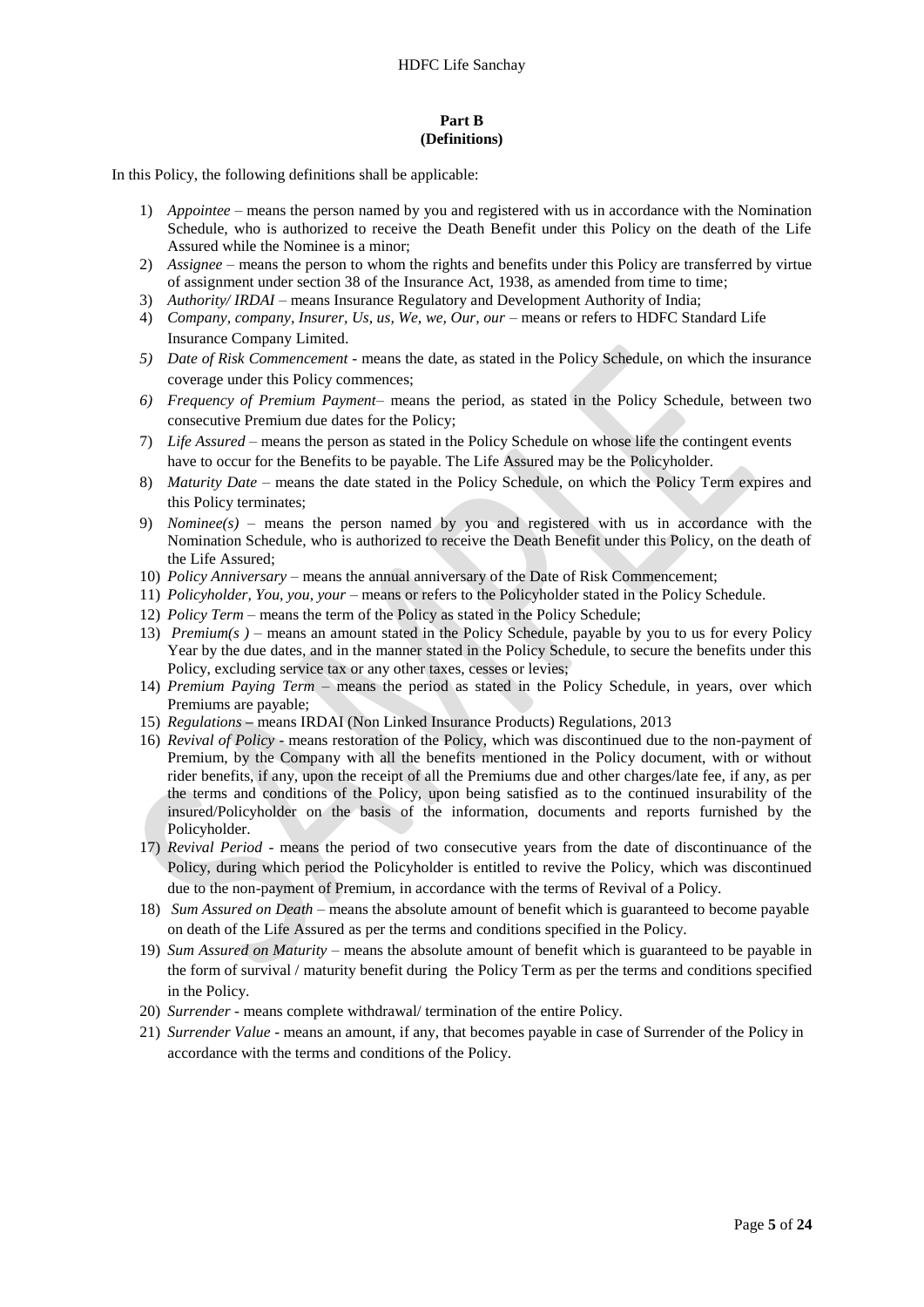#### **Part C**

#### **Benefits**

#### **1. Benefits:**

- (1) *Maturity Benefit* On survival of the Life Assured till the Maturity Date and provided all Premiums which have fallen due have been paid, the Maturity Benefit described below is payable.
	- Maturity Benefit is the aggregate of: (i) Sum Assured on Maturity, and
	- (ii) Accrued Guaranteed Additions.
- 
- **2.** *Death Benefit* On death of the Life Assured before the Maturity Date and provided all Premiums which have fallen due have been paid, the death benefit amount payable shall be the aggregate of:
	- (i) Sum Assured on Death, and
	- (ii) Accrued Guaranteed Additions.

Sum Assured on Death shall be the higher of:

- (i) Sum Assured on Maturity,
- (ii) 105% of Premiums paid,
- (iii) 10 times Annualised Premium, or
- (iv) An absolute amount assured to be paid on death (which in this case is equal to the Sum Assured on Maturity).
- (2) The Death Benefit is subject to the exclusions set out in Part F Clause 2 (Exclusions).
- (3) For the purpose of computation of Death Benefit, the Premiums shall exclude any underwriting extra Premiums, any loadings for modal premiums and any taxes paid such as Service Tax and Education Cess.
- (4) Upon payment of the Death Benefit or the Maturity Benefit, the Policy terminates and no further Benefits are payable.
- (5) For a Paid-up Policy, the Death Benefit and Maturity Benefit payable shall be as described in Part D Clause 2 (Lapsed Policies and Paid-Up Policies).
- (6) The recipients of Benefits under this Policy shall be as specified below:
	- (i) Death Benefit shall be payable to the registered Nominee(s), if the Policyholder and the Life Assured are the same; or to the Policyholder if the Life Assured is other than the Policyholder.
	- (ii) All other Benefits shall be payable to the Policyholder.
	- (iii) If the Policy has been assigned, all Benefits shall be payable to the Assignee under absolute assignment.

#### **3. Payment and cessation of Premiums**

- (1) The first Premium must be paid along with the submission of your completed application. Subsequent Premiums are due in full on the due dates as per the Frequency of Premium Payment set out in your Policy Schedule.
- (2) Premiums under the Policy can be paid on yearly, half-yearly, quarterly or monthly basis as per the chosen Frequency of Premium Payment and as set out in the Policy Schedule or as amended subsequently.
- (3) If you have chosen monthly Frequency of Premium Payment, we shall collect first 3 months Premium in advance on the date of commencement of Policy, as a prerequisite to allow monthly mode of premium payment.
- (4) The Premiums that fall due in the same financial year can be paid in advance. However, where the premium due in one financial year is paid in advance in earlier financial year, we may collect the same for a maximum period of three months in advance of the due date of the premium.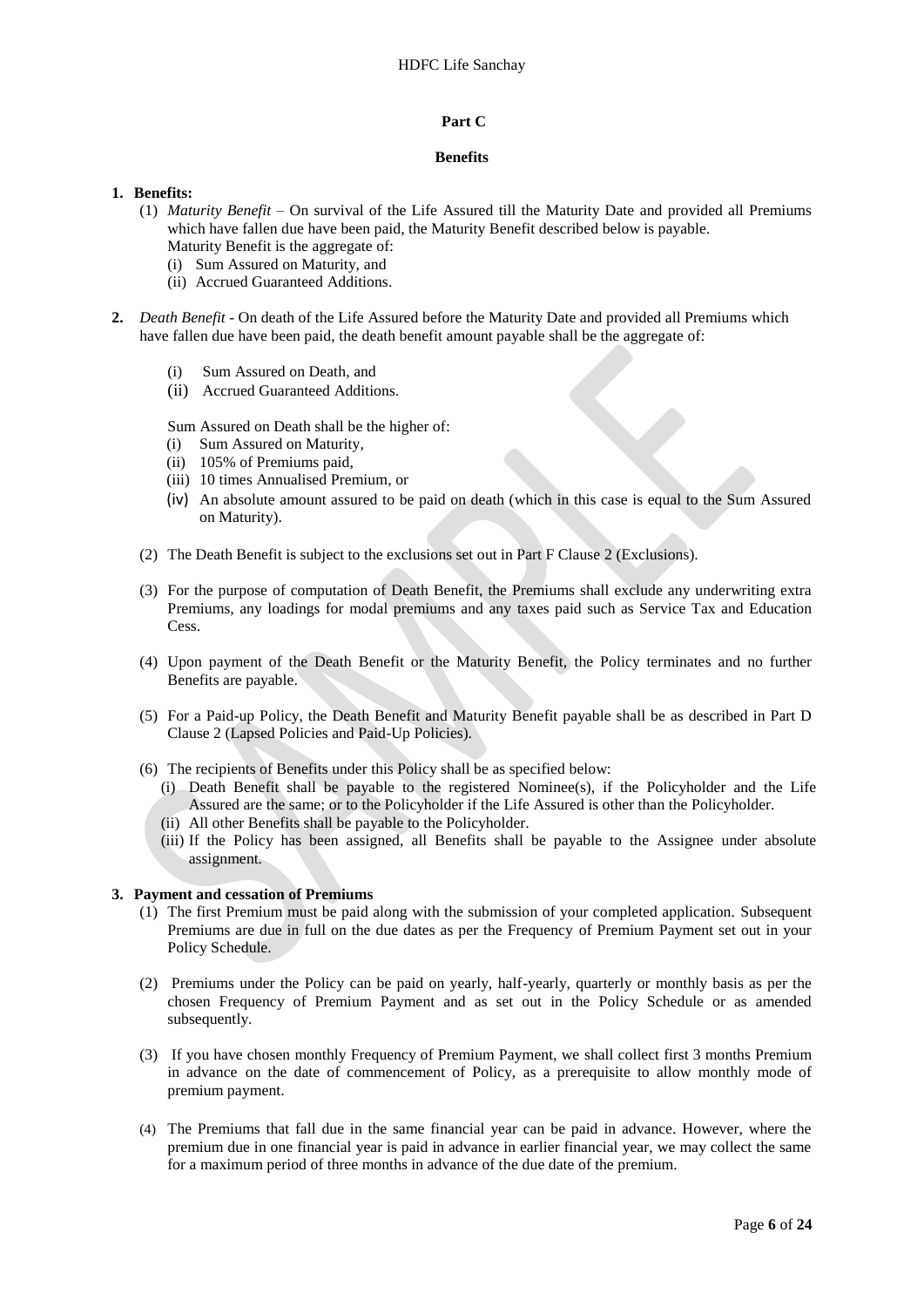- (5) Any Premiums paid before the Due Date will be deemed to have been received on the Due Date for that Regular Premium.
- (6) A grace period of not more than 30 days, where the mode of payment of Premium is other than monthly mode, and not more than 15 days in case of monthly mode, is allowed for the payment of each renewal Premium after the first Premium. We will not accept part payment of the Premium.
- (7) A Premium will be deemed to remain unpaid if the Premium amount has not been realised by us. If any Premium remains unpaid after the expiry of the grace period, your Policy may lapse or become Paid-Up, as described in Part D Clause 2, with effect from the due date of the first unpaid Premium. In that event, the Benefits under such Policy shall be payable in accordance with Part D Clause 2.
- (8) Premiums are payable by you without any obligation on us to issue a reminder notice to you.
- (9) Where the Premiums have been remitted otherwise than in cash, the application of the Premiums received is conditional upon the realisation of the proceeds of the instrument of payment, including electronic mode.

Page **7** of **24**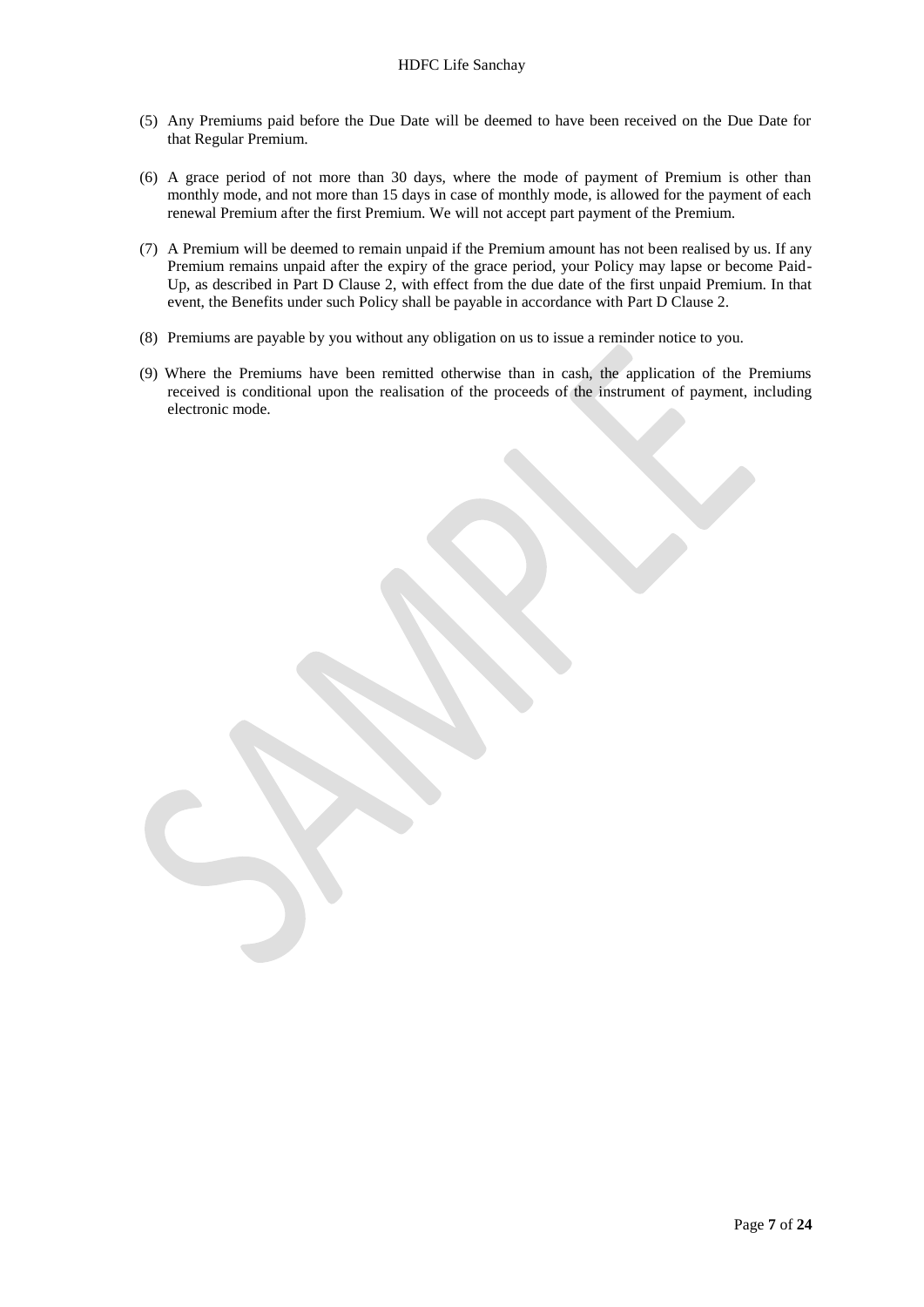## **Part D**

## **1. Surrender Value**

The Policy will acquire a minimum Guaranteed Surrender Value ("GSV") depending on the Premium Paying Term of the Policy.

- (1) The GSV is acquired on a Policy with Premium Paying Term of less than 10 years on payment of full Premiums for the first 2 policy years and on a Policy with Premium Paying Term of more than or equal 10 years on payment of full Premiums for the first 3 policy years.
- (2) Subject to the Policy being in-force, the minimum GSV shall be the sum of: (i) GSV of Premiums paid, and (ii) the Surrender Value of the Guaranteed Additions, already accrued to the Policy.
- (3) The GSV of Premiums paid shall be determined as the applicable GSV factors on Premiums paid at the time of surrender multiplied to the total Premiums paid to date of surrender.
- (4) The Surrender Value of the Guaranteed Additions shall be determined as the applicable GSV factors on Guaranteed Additions at the time of surrender multiplied to the Guaranteed Additions already accrued to the Policy.
- (5) The GSV factors applicable for Premiums paid, Accrued Guaranteed Additions are as specified in Appendix 1.
- (6) The surrender value shall be higher of the GSV and the Special Surrender Value (SSV). For details of SSV, please refer to Appendix 2.
- (7) For the purpose of computation of Premium for Surrender Benefit, the Premiums shall exclude any underwriting extra premiums and any taxes paid such as Service Tax and Education Cess.

## **2. Lapsed Policies and Paid-Up policies**

- (1) If any Premium remains unpaid after the expiry of the grace period and your Policy has not acquired a minimum Guaranteed Surrender Value, your Policy's status will be altered to lapsed status and the cover will cease.
- (2) No Benefits shall be payable under a lapsed Policy.
- (3) If any Premium remains unpaid after the expiry of the grace period and your Policy has acquired a minimum Guaranteed Surrender Value, your Policy's status will be altered to paid-up status.
- (4) Once your Policy is altered to paid-up status, the Sum Assured on Death/Maturity will reduce to paidup Sum Assured on Death/Maturity. Guaranteed additions accrued till the date of Policy becoming paid-up shall continue to remain attached. Your Policy will cease to qualify for addition of any future guaranteed additions.
- (5) A lapsed or paid-up Policy may be revived subject to the terms and conditions as described under Part D Clause 3.

## (6) The Maturity Benefit for a paid-up Policy shall be the aggregate of:

- (i) Paid-up Sum Assured on Maturity, and
- (ii) Accrued Guaranteed Additions Paid-up Sum Assured on Maturity = Sum Assured on Maturity  $*(t/n)$ For a paid-up Policy, the Accrued Guaranteed Additions refers to the guaranteed additions accrued to the Policy before becoming paid-up. No further Guaranteed Additions shall accrue in the future.
- (7) The Death Benefit for a paid-up Policy shall be the sum of:
- (i) Paid-Up Sum Assured on Death, and
- (ii) Accrued Guaranteed Additions
	- Paid-up Sum Assured on Death = Sum Assured on Death  $*(t/n)$ Where,
	- $t =$  Premiums paid till the date of the Policy becoming paid-up
	- $n =$  total Premiums payable under the Policy

For a paid-up Policy, the Accrued Guaranteed Additions refers to the guaranteed additions accrued to the Policy before becoming paid-up. No further Guaranteed Additions shall accrue in the future.

(8) For the purpose of computation of Death Benefit, the Premiums shall exclude any underwriting extra Premiums, any loadings for modal Premiums and any taxes paid such as Service Tax and Education Cess.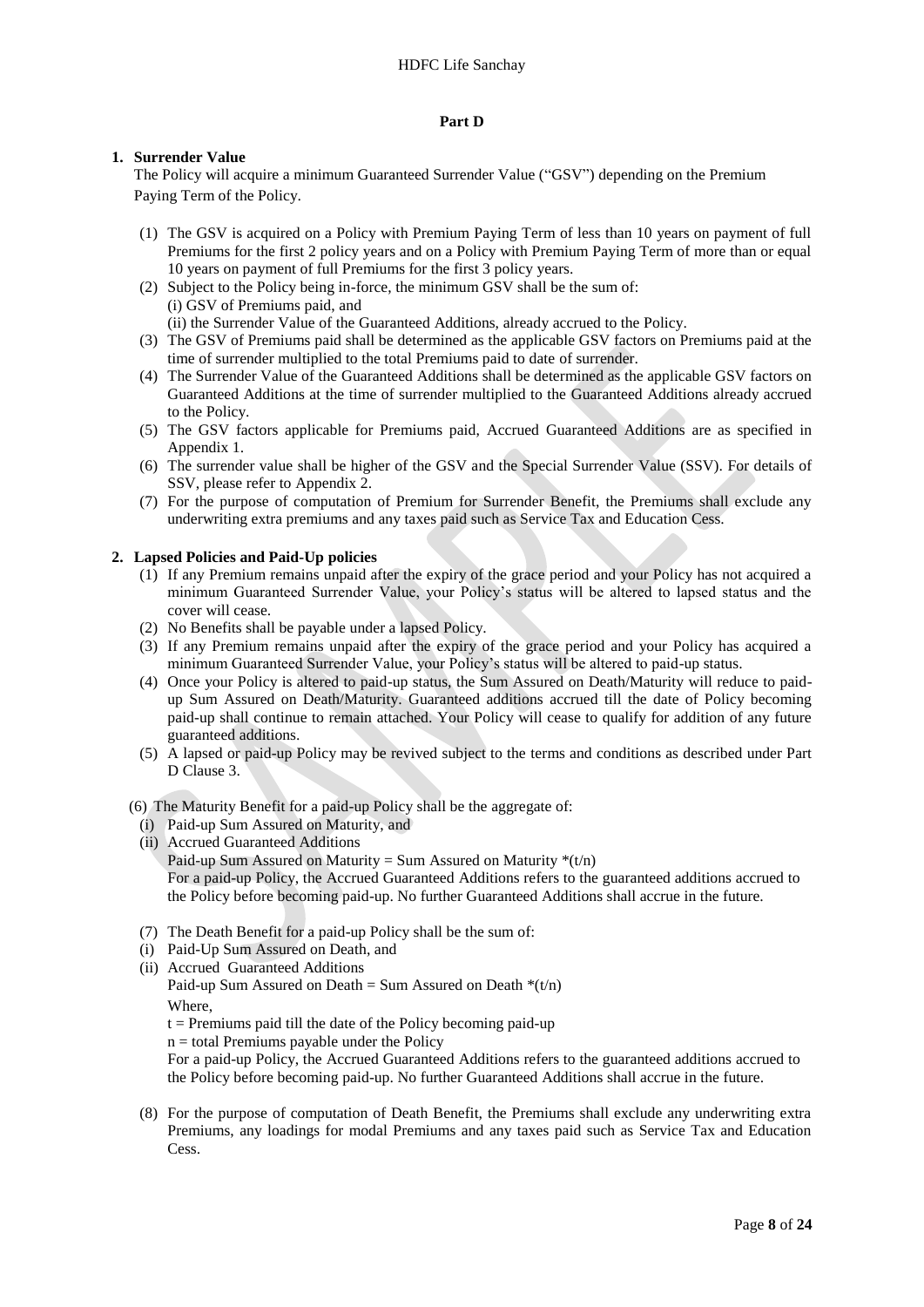## **3. Revival of the Policy**

If your Policy has been paid-up or lapsed, it would be revived subject to the IRDAI (Non-Linked Insurance Products) Regulations, 2013 as amended from time to time, the Board approved underwriting policy and the terms and conditions that we may specify from time to time. Currently, the application for the revival should be made within two years from the due date of the first unpaid Premium and before the expiry of the Policy Term. The revival will be subject to satisfactory evidence of continued insurability of the Life Assured and payment of outstanding Premiums with interest and a revival fee of Rs 250. The current rate of interest is 10.5% p.a. Any change in the revival interest rates will be in accordance with the following formula: 10-year benchmark<sup>1</sup> G-Sec Yield + 2%, at the time of the review.

The revival interest rate will be reviewed every year, and if it is decided to change the rate, it will be as per the formula stated above. During revival the Company may offer reduced interest rates and/or waiver of revival fees, subject to the rules of the special revival campaign. Once the Policy is revived, you are entitled to receive all contractual Benefits.

## **4. Alterations**

No alterations are permissible under the Policy except change in Frequency of Premium Payment. Alteration in the Frequency of Premium Payment may lead to a change in the Premium.

### **5. Loans**

**.** 

Once a Policy has acquired a Surrender Value, loans will be permitted on this product to the Policyholder against the security of the Surrender Value of the Policy, subject to such terms and conditions as the Company may specify from time to time. The rate of interest payable on such loan amount shall be as prescribed by the Company at the time of granting the loan.

#### **6. Free Look Cancellation**

In case the Policyholder is not agreeable to any of the provisions stated in the Policy, the Policyholder has an option to return the Policy to the Company stating the reasons thereof, within 15 days from the date of receipt of the Policy. If the Policy has been purchased through Distance Marketing mode, this period will be 30 days. On receipt of the Policyholder's letter along with the original Policy document, the Company shall arrange to refund the Premium paid, subject to deduction of the proportionate risk Premium for the period on cover and the expenses incurred by the Company for medical examination (if any) and stamp duty (if any). A Policy once returned shall not be revived, reinstated or restored at any point of time and a new proposal will have to be made for a new Policy.

<sup>&</sup>lt;sup>1</sup> Source: RBI Negotiated Dealing System-Order Matching segment (NDS-OM).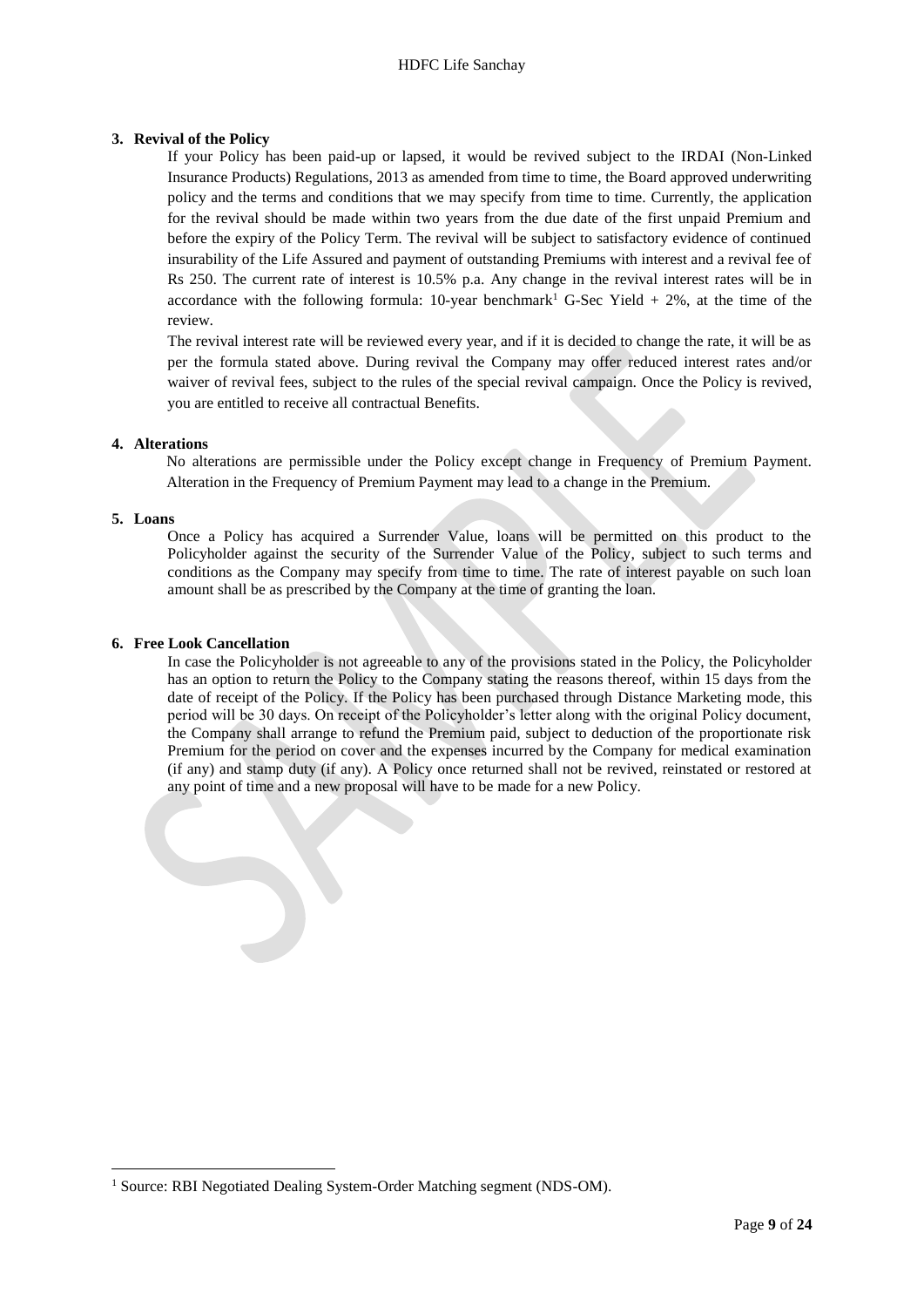## **Part E**

## **1. Additional Servicing Charges**

Any additional servicing request initiated by the Policyholder will attract a charge of Rs. 250 per request. Any change in this charge is subject to prior approval from IRDAI. The list of additional services eligible under this product is given below. Any administrative servicing that we may introduce at a later date would be included to this list:

i.Cheque bounce/cancellation of cheque.

ii.Request for duplicate documents such as duplicate policy document.

iii.Failure of ECS/SI due to an error at Policyholder's end.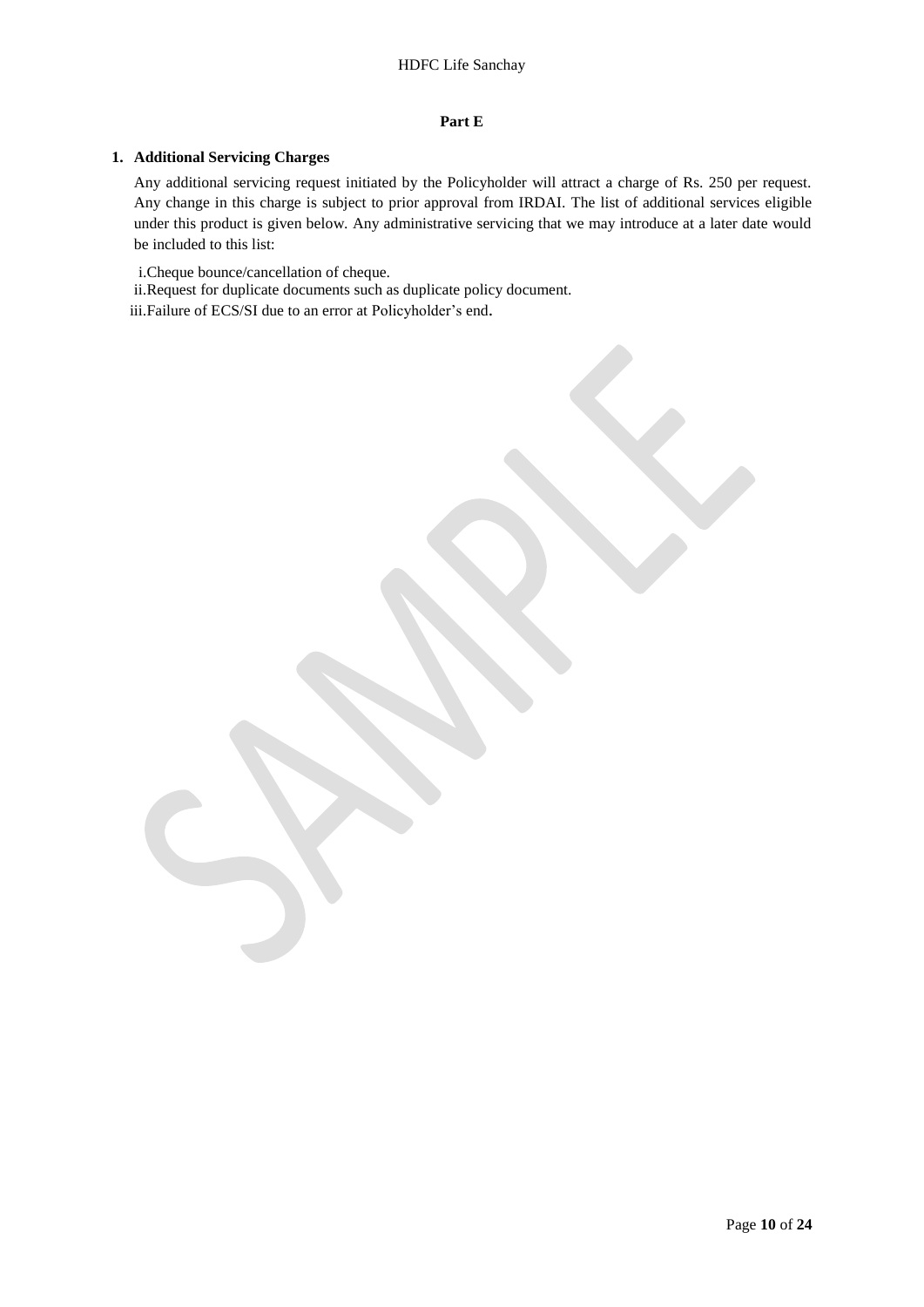### **Part F**

#### **(General Terms & Conditions)**

### **1. Guaranteed Additions**

- (1) Subject to Premiums being paid as and when due under the Policy, the Policyholder shall receive at maturity or death whichever is earlier, Guaranteed Additions accrued at the end of every Policy year throughout the Policy Term. In case of surrender, the surrender value of Guaranteed Additions will be payable.
- (2) The annual Guaranteed Addition shall accrue at a simple rate of:
	- (i) 8% of the Sum Assured on Maturity for Policy Term less than 20 years,
	- (ii) 9% of the Sum Assured on Maturity for Policy Term greater than or equal to 20 years.

#### **2. Exclusions**

(1) Suicide claim provisions

In case of death of Life Assured due to suicide within 12 months from the Date of Risk Commencement of the Policy, the Death Benefit shall be equal to 80% of the Premiums paid provided the Policy is in-force. In case of death of Life Assured due to suicide within 12 months from the date of Revival of Policy, the Death Benefit payable shall be equal to an amount which is higher of 80% of the Premiums paid till the date of death or Surrender Value as available on the date of death.

#### **3. Age Admitted**

The Company has calculated the Premiums under the Policy on the basis of the age of the Life Assured as declared in the Proposal. In case you have not provided proof of age of the Life Assured with the Proposal, you will be required to furnish such proof of age of the Life Assured as is acceptable to us and have the age admitted. In the event the age so admitted ("Correct Age") during the Policy Term is found to be different from the age declared in the Proposal, without prejudice to our rights and remedies including those under the Insurance Act, 1938 as amended from time to time, we shall take one of the following actions:

i) If eligible, and if the Correct Age is found to be higher, the benefit payable under this Policy, Rider, if any, shall be after deduction of such difference of Premium (i.e difference in Premium paid based on age declared in the Proposal and Premium based on the Correct Age) along with interest thereon. In such cases, before calculating the amount of benefit payable, the Policy shall be subject to reunderwriting and the Sum Assured shall be subject to eligibility as per underwriting norms and the Premium to be deducted shall be calculated proportionately on such Sum Assured payable. If the Correct Age is found to be lower, excess Premiums without any interest shall be refunded.

ii) If ineligible for the Policy basis the Correct Age, the Policy shall be void-ab-initio and the total Premiums paid shall be refunded without interest after deducting all applicable charges like medical (if any), Stamp Duty (if any), risk etc.

#### **4. Claim Procedure**

- (1) *Maturity Benefit* The Maturity Benefit will be paid if and only if
	- (i) The Policy has matured and the Life Assured is alive on the Maturity Date,
	- (ii) No claim has been made on the Policy, except any survival benefit, if any,
	- (iii) The Policy has not been discontinued or surrendered or cancelled or terminated; and
	- (iv) All relevant documents including the original Policy document in support of your claim have been provided to the Company.

(2) *Death Benefit -* The Death Benefit will be paid if and only if

- (i) The death of the Life Assured has occurred before the Maturity Date,
- (ii) The standard Policy provisions specified in Part F Clause 2 (Exclusions) and Clause 8(Incorrect Information and Non Disclosure) are not attracted,
- (iii) The Policy has not been discontinued or surrendered or cancelled or terminated; and
- (iv) All relevant documents in support of the claim have been provided to the Company. These would normally include the following:

Basic documentation for all claims: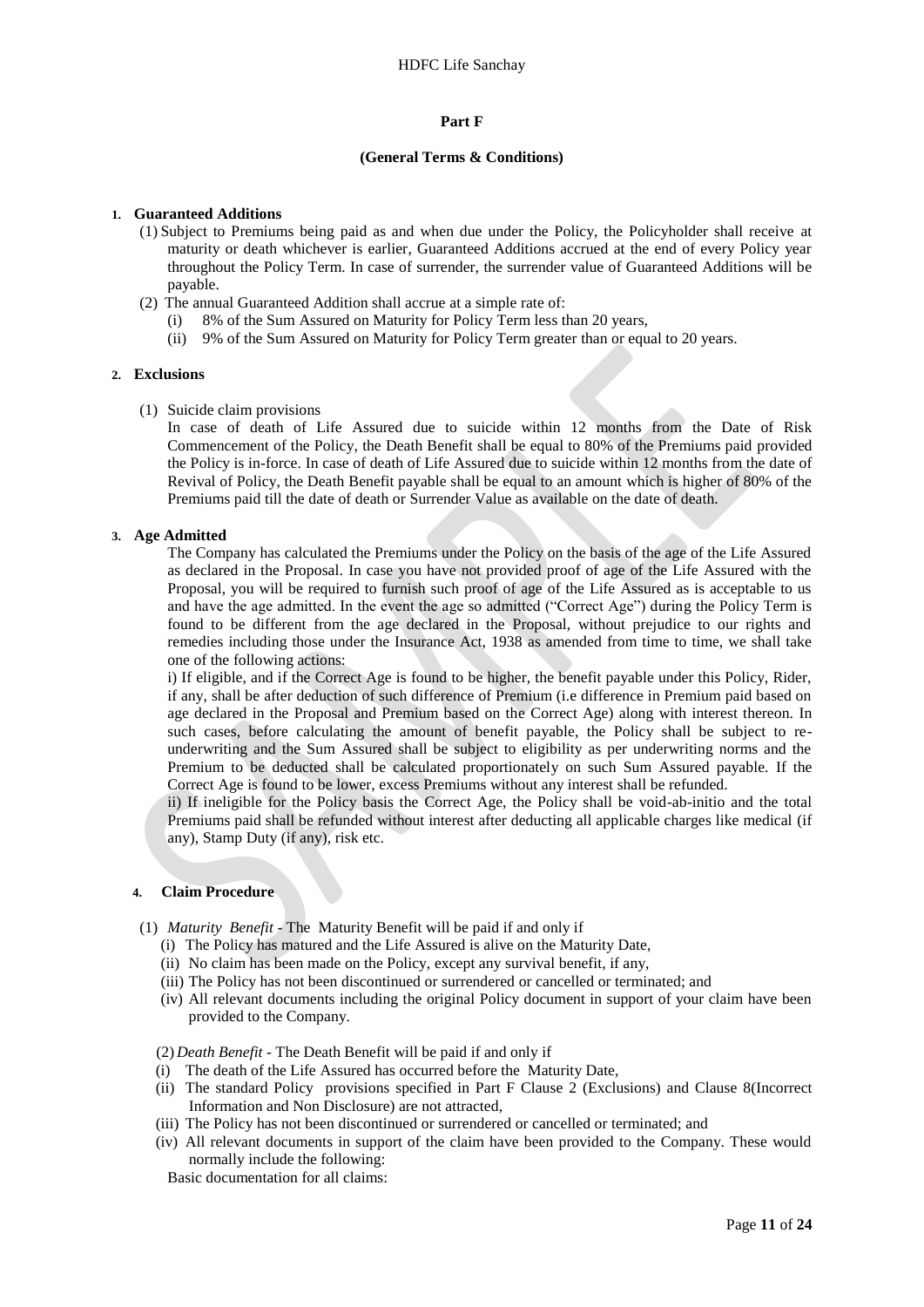- a. Completed claim form, (including NEFT details and bank account proof as specified in the claim form);
- b. Original Policy;
- c. Original or copy Death Certificate issued by Municipal Authority/ Gram Panchayat / Tehsildar (attested by issuing authority);
- d. Original or copy of certificate of doctor certifying death (attested by issuing authority); and
- e. Claimant's identity and residence proof.

Additional records (if death is due to natural causes):

a. Original or copy of past and current medical records (Indoor case paper, admission notes, discharge summary) attested by Hospital authorities.

Additional records (if death is due to un-natural causes):

- a. Original or copy of First Information Report, Police Panchnama report attested by Police authorities; and
- b. Original or copy of Postmortem report attested by Hospital authority.

Note:

- a. In case original documents are submitted, attestation on the document by authorities is not required.
- b. Depending on the circumstances of the death, further documents may be called for as we deem fit.
- (v) The claim is required to be intimated to us within a period of three years from the date of death. However, we may condone the delay in claim intimation, if any, where the delay is proved to be for reasons beyond the control of the claimant.

#### **5. Assignment or Transfer**

The Policyholder can assign or transfer of a Policy in accordance with Section 38 of the Insurance Act, 1938 as amended from time to time. Simplified version of the provisions of Section 38 is enclosed in Annexure I for reference.

#### **6. Nomination**

The Policyholder can nominate a person/ persons in accordance with Section 39 of the Insurance Act, 1938 as amended from time to time. Simplified version of the provisions of Section 39 is enclosed in Annexure II for reference.

#### **7. Issuance of Duplicate Policy**

The Policyholder can request for a duplicate copy of the Policy at HDFC Life offices or through Certified Financial Consultant (Insurance Agent) who advised you while taking this Policy. While making an application for duplicate Policy the Policyholder is required to submit a notarized original indemnity bond on stamp paper. Additional charges may be applicable for issuance of the duplicate Policy.

### **8. Incorrect Information and Non-Disclosure**

Fraud, misrepresentation and forfeiture would be dealt with in accordance with provisions of Section 45 of the Insurance Act 1938 as amended from time to time. Simplified version of the provisions of Section 45 is enclosed in Annexure III for reference.

## **9. Policy on the life of a Minor**

Where the Policy has been taken for the benefit of the Life Assured who is a minor, the Policy shall automatically vest to the Life Assured on his attaining majority.

### **10. Taxes**

## (1) Indirect Taxes

Service Tax and Cess shall be levied as applicable. Any taxes, statutory levy becoming applicable in future may become payable by you by any method including by levy of an additional monetary amount in addition to premium and or charges.

## (2) Direct Taxes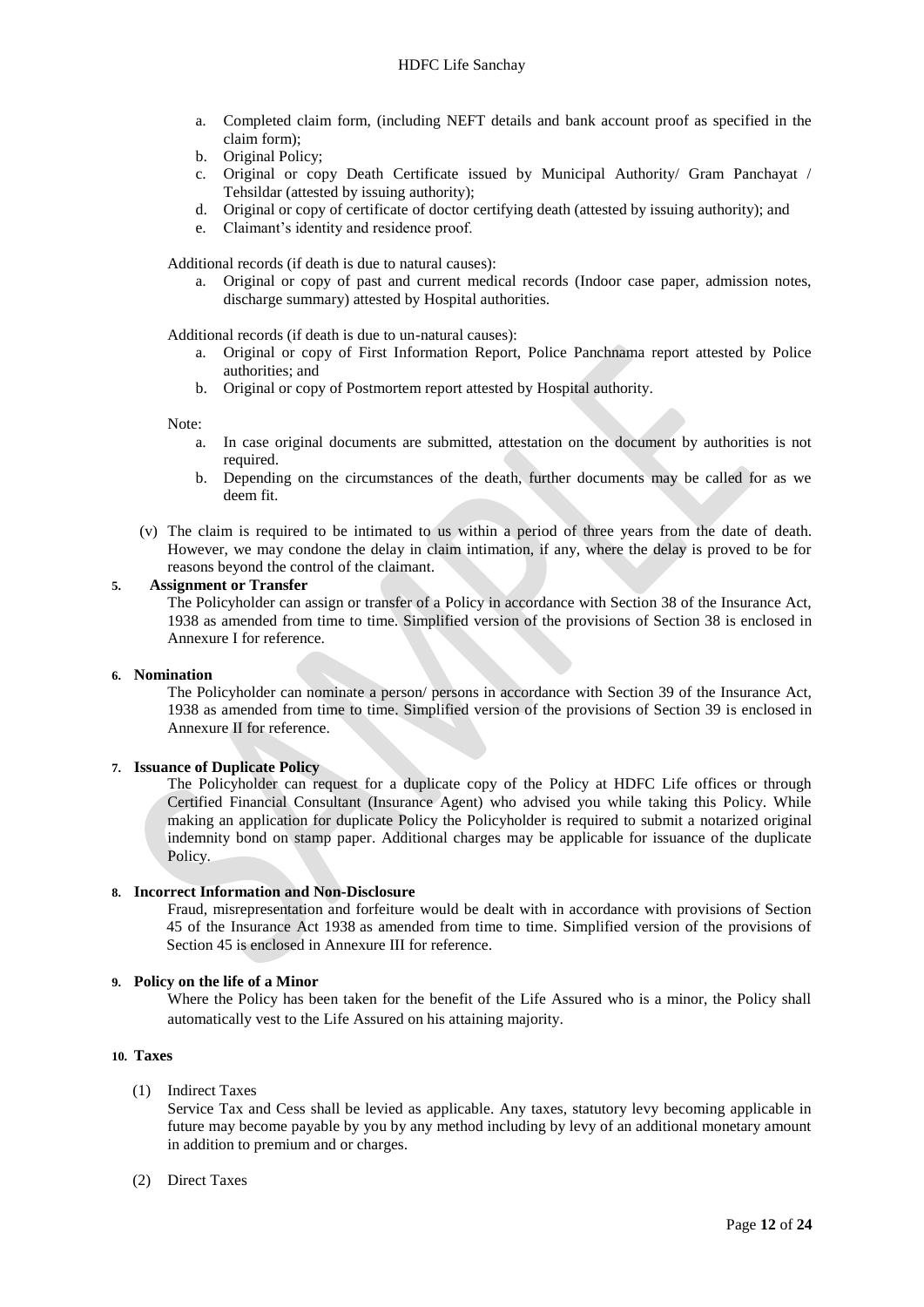Tax, if any will be deducted at the applicable rate from the payments made under the Policy, as per the provisions of the Income Tax Act, 1961 as amended from time to time.

## **11. Modification, Amendment, Re-enactment of or to the Insurance laws and rules, regulations, guidelines, clarifications, circulars etc. thereunder**

- (1) This Policy is subject to
	- (i) The Insurance Act 1938, as amended from time to time,
	- (ii) Amendments, modifications (including re-enactment) as may be made from time to time, and
	- (iii) Other such relevant Regulations, Rules, Laws, Guidelines, Circulars, Enactments etc as may be introduced thereunder from time to time.
- (2) We reserve the right to change any of these Policy Provisions / terms and conditions in accordance with changes in applicable Regulations or Laws, and where required, with IRDAI's approval.
- (3) We are required to obtain prior approval from the IRDAI before making any material changes to these provisions, except for changes of regulatory / statutory nature.
- (4) We reserve the right to require submission by you of such documents and proof at all life stages of the Policy as may be necessary to meet the requirements under Anti- money Laundering/Know Your Customer norms and as may be laid down by IRDAI and other regulators from time to time.

## **12. Jurisdiction:**

This Policy shall be governed by the laws of India and the Indian Courts shall have jurisdiction to settle any disputes arising under the Policy.

#### **13. Notices**

Any notice, direction or instruction given to us, under the Policy, shall be in writing and delivered by hand, post, facsimile or from registered electronic mail ID to:

HDFC Standard Life Insurance Company Limited, 11<sup>th</sup> Floor, Lodha Excelus, Apollo Mills Compound, N.M. Joshi Marg, Mahalaxmi, Mumbai - 400011.

Registered Office: Lodha Excelus, 13th Floor, Apollo Mills Compound, N.M. Joshi Marg, Mahalaxmi, Mumbai - 400011.

E-mail: service@hdfclife.com

Or such other address as may be informed by us.

Similarly, any notice, direction or instruction to be given by us, under the Policy, shall be in writing and delivered by hand, post, courier, facsimile or registered electronic mail ID to the updated address in the records of the Company.

You are requested to communicate any change in address, to the Company supported by the required address proofs to enable the Company to carry out the change of address in its systems. The onus of intimation of change of address lies with the Policyholder. An updated contact detail of the Policyholder will ensure that correspondences from the Company are correctly addressed to the Policyholder at the latest updated address.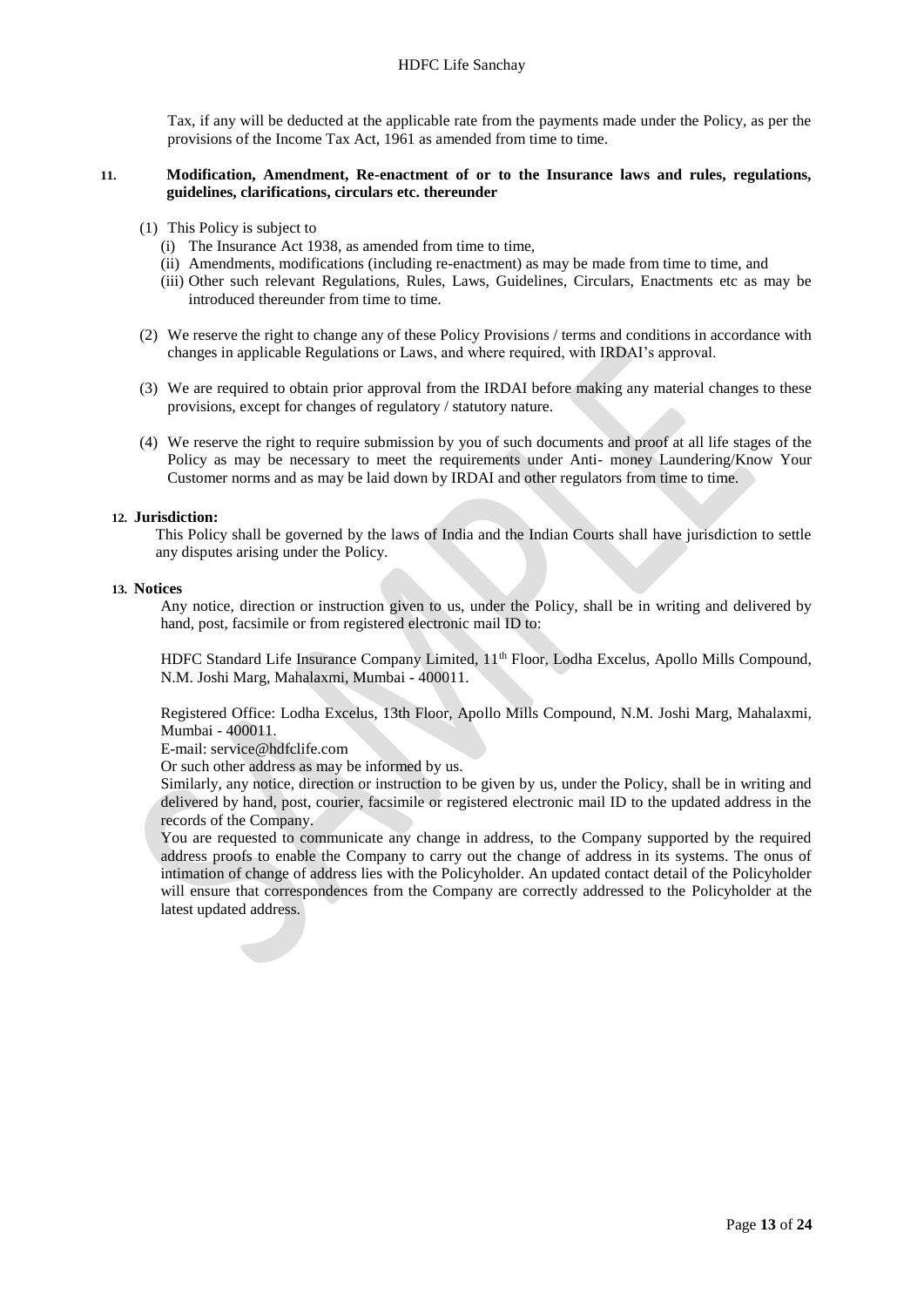## HDFC Life Sanchay

# **Appendix 1: Guaranteed Surrender Value Factors**

## **Guaranteed Surrender Value Factors as percentage of Premiums paid**

Note: This would only be payable once the policy has acquired a guaranteed surrender value.

|                         |       | <b>Policy Term</b> |       |       |       |       |       |       |       |       |       |  |  |
|-------------------------|-------|--------------------|-------|-------|-------|-------|-------|-------|-------|-------|-------|--|--|
| <b>Policy Year</b>      | 15    | 16                 | 17    | 18    | 19    | 20    | 21    | 22    | 23    | 24    | 25    |  |  |
| $\mathbf{2}$            | 30.0% | 30.0%              | 30.0% | 30.0% | 30.0% | 30.0% | 30.0% | 30.0% | 30.0% | 30.0% | 30.0% |  |  |
| 3                       | 30.0% | 30.0%              | 30.0% | 30.0% | 30.0% | 30.0% | 30.0% | 30.0% | 30.0% | 30.0% | 30.0% |  |  |
| $\overline{\mathbf{4}}$ | 50.0% | 50.0%              | 50.0% | 50.0% | 50.0% | 50.0% | 50.0% | 50.0% | 50.0% | 50.0% | 50.0% |  |  |
| $\overline{5}$          | 50.0% | 50.0%              | 50.0% | 50.0% | 50.0% | 50.0% | 50.0% | 50.0% | 50.0% | 50.0% | 50.0% |  |  |
| 6                       | 50.0% | 50.0%              | 50.0% | 50.0% | 50.0% | 50.0% | 50.0% | 50.0% | 50.0% | 50.0% | 50.0% |  |  |
| $\boldsymbol{7}$        | 50.0% | 50.0%              | 50.0% | 50.0% | 50.0% | 50.0% | 50.0% | 50.0% | 50.0% | 50.0% | 50.0% |  |  |
| $\bf 8$                 | 55.7% | 55.0%              | 54.4% | 54.0% | 53.6% | 53.3% | 53.1% | 52.9% | 52.7% | 52.5% | 52.4% |  |  |
| $\boldsymbol{9}$        | 61.4% | 60.0%              | 58.9% | 58.0% | 57.3% | 56.7% | 56.2% | 55.7% | 55.3% | 55.0% | 54.7% |  |  |
| 10                      | 67.1% | 65.0%              | 63.3% | 62.0% | 60.9% | 60.0% | 59.2% | 58.6% | 58.0% | 57.5% | 57.1% |  |  |
| 11                      | 72.9% | 70.0%              | 67.8% | 66.0% | 64.5% | 63.3% | 62.3% | 61.4% | 60.7% | 60.0% | 59.4% |  |  |
| 12                      | 78.6% | 75.0%              | 72.2% | 70.0% | 68.2% | 66.7% | 65.4% | 64.3% | 63.3% | 62.5% | 61.8% |  |  |
| 13                      | 84.3% | 80.0%              | 76.7% | 74.0% | 71.8% | 70.0% | 68.5% | 67.1% | 66.0% | 65.0% | 64.1% |  |  |
| 14                      | 90.0% | 85.0%              | 81.1% | 78.0% | 75.5% | 73.3% | 71.5% | 70.0% | 68.7% | 67.5% | 66.5% |  |  |
| 15                      | 90.0% | 90.0%              | 85.6% | 82.0% | 79.1% | 76.7% | 74.6% | 72.9% | 71.3% | 70.0% | 68.8% |  |  |
| 16                      |       | 90.0%              | 90.0% | 86.0% | 82.7% | 80.0% | 77.7% | 75.7% | 74.0% | 72.5% | 71.2% |  |  |
| 17                      |       |                    | 90.0% | 90.0% | 86.4% | 83.3% | 80.8% | 78.6% | 76.7% | 75.0% | 73.5% |  |  |
| 18                      |       |                    |       | 90.0% | 90.0% | 86.7% | 83.8% | 81.4% | 79.3% | 77.5% | 75.9% |  |  |
| 19                      |       |                    |       |       | 90.0% | 90.0% | 86.9% | 84.3% | 82.0% | 80.0% | 78.2% |  |  |
| 20                      |       |                    |       |       |       | 90.0% | 90.0% | 87.1% | 84.7% | 82.5% | 80.6% |  |  |
| 21                      |       |                    |       |       |       |       | 90.0% | 90.0% | 87.3% | 85.0% | 82.9% |  |  |
| 22                      |       |                    |       |       |       |       |       | 90.0% | 90.0% | 87.5% | 85.3% |  |  |
| 23                      |       |                    |       |       |       |       |       |       | 90.0% | 90.0% | 87.6% |  |  |
| 24                      |       |                    |       |       |       |       |       |       |       | 90.0% | 90.0% |  |  |
| 25                      |       |                    |       |       |       |       |       |       |       |       | 90.0% |  |  |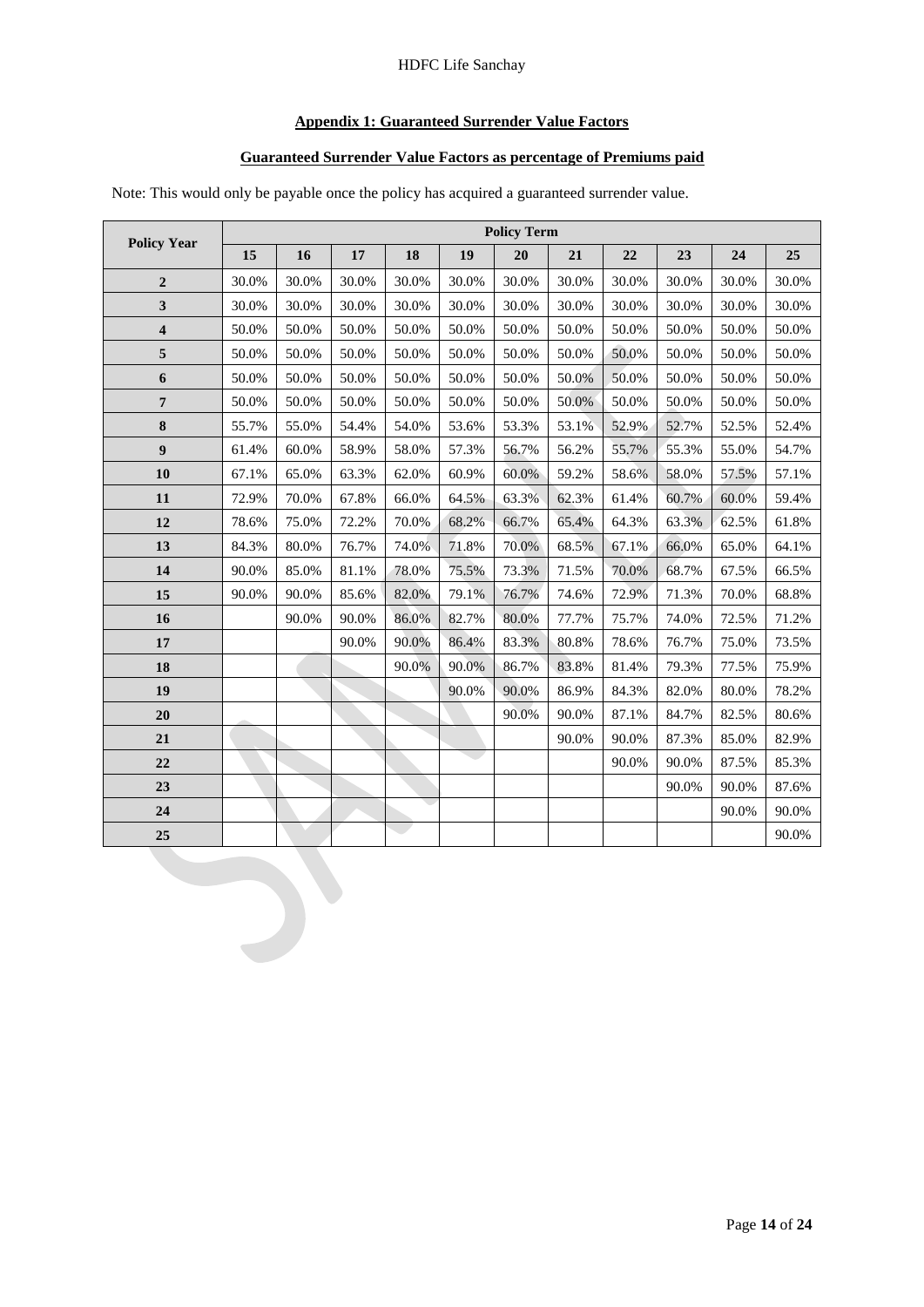## HDFC Life Sanchay

# **Guaranteed Surrender Value (GSV) Factors as percentage of accrued Guaranteed Additions**

Note: This would only be payable once the policy has acquired a guaranteed surrender value.

|                         |       | <b>Policy Term</b> |       |       |       |       |       |       |       |       |       |  |
|-------------------------|-------|--------------------|-------|-------|-------|-------|-------|-------|-------|-------|-------|--|
| <b>Policy Year</b>      | 15    | 16                 | 17    | 18    | 19    | 20    | 21    | 22    | 23    | 24    | 25    |  |
| $\overline{2}$          | 4.9%  | 4.2%               | 3.7%  | 3.2%  | 2.8%  | 2.4%  | 2.1%  | 1.8%  | 1.6%  | 1.4%  | 1.2%  |  |
| 3                       | 5.6%  | 4.9%               | 4.2%  | 3.7%  | 3.2%  | 2.8%  | 2.4%  | 2.1%  | 1.8%  | 1.6%  | 1.4%  |  |
| $\overline{\mathbf{4}}$ | 6.4%  | 5.6%               | 4.9%  | 4.2%  | 3.7%  | 3.2%  | 2.8%  | 2.4%  | 2.1%  | 1.8%  | 1.6%  |  |
| 5                       | 7.4%  | 6.4%               | 5.6%  | 4.9%  | 4.2%  | 3.7%  | 3.2%  | 2.8%  | 2.4%  | 2.1%  | 1.8%  |  |
| 6                       | 8.5%  | 7.4%               | 6.4%  | 5.6%  | 4.9%  | 4.2%  | 3.7%  | 3.2%  | 2.8%  | 2.4%  | 2.1%  |  |
| $\overline{7}$          | 9.8%  | 8.5%               | 7.4%  | 6.4%  | 5.6%  | 4.9%  | 4.2%  | 3.7%  | 3.2%  | 2.8%  | 2.4%  |  |
| 8                       | 11.3% | 9.8%               | 8.5%  | 7.4%  | 6.4%  | 5.6%  | 4.9%  | 4.2%  | 3.7%  | 3.2%  | 2.8%  |  |
| $\boldsymbol{9}$        | 13.0% | 11.3%              | 9.8%  | 8.5%  | 7.4%  | 6.4%  | 5.6%  | 4.9%  | 4.2%  | 3.7%  | 3.2%  |  |
| 10                      | 14.9% | 13.0%              | 11.3% | 9.8%  | 8.5%  | 7.4%  | 6.4%  | 5.6%  | 4.9%  | 4.2%  | 3.7%  |  |
| 11                      | 17.2% | 14.9%              | 13.0% | 11.3% | 9.8%  | 8.5%  | 7.4%  | 6.4%  | 5.6%  | 4.9%  | 4.2%  |  |
| 12                      | 19.7% | 17.2%              | 14.9% | 13.0% | 11.3% | 9.8%  | 8.5%  | 7.4%  | 6.4%  | 5.6%  | 4.9%  |  |
| 13                      | 22.7% | 19.7%              | 17.2% | 14.9% | 13.0% | 11.3% | 9.8%  | 8.5%  | 7.4%  | 6.4%  | 5.6%  |  |
| 14                      | 26.1% | 22.7%              | 19.7% | 17.2% | 14.9% | 13.0% | 11.3% | 9.8%  | 8.5%  | 7.4%  | 6.4%  |  |
| 15                      | 30.0% | 26.1%              | 22.7% | 19.7% | 17.2% | 14.9% | 13.0% | 11.3% | 9.8%  | 8.5%  | 7.4%  |  |
| 16                      |       | 30.0%              | 26.1% | 22.7% | 19.7% | 17.2% | 14.9% | 13.0% | 11.3% | 9.8%  | 8.5%  |  |
| 17                      |       |                    | 30.0% | 26.1% | 22.7% | 19.7% | 17.2% | 14.9% | 13.0% | 11.3% | 9.8%  |  |
| 18                      |       |                    |       | 30.0% | 26.1% | 22.7% | 19.7% | 17.2% | 14.9% | 13.0% | 11.3% |  |
| 19                      |       |                    |       |       | 30.0% | 26.1% | 22.7% | 19.7% | 17.2% | 14.9% | 13.0% |  |
| 20                      |       |                    |       |       |       | 30.0% | 26.1% | 22.7% | 19.7% | 17.2% | 14.9% |  |
| 21                      |       |                    |       |       |       |       | 30.0% | 26.1% | 22.7% | 19.7% | 17.2% |  |
| 22                      |       |                    |       |       |       |       |       | 30.0% | 26.1% | 22.7% | 19.7% |  |
| 23                      |       |                    |       |       |       |       |       |       | 30.0% | 26.1% | 22.7% |  |
| 24                      |       |                    |       |       |       |       |       |       |       | 30.0% | 26.1% |  |
| 25                      |       |                    |       |       |       |       |       |       |       |       | 30.0% |  |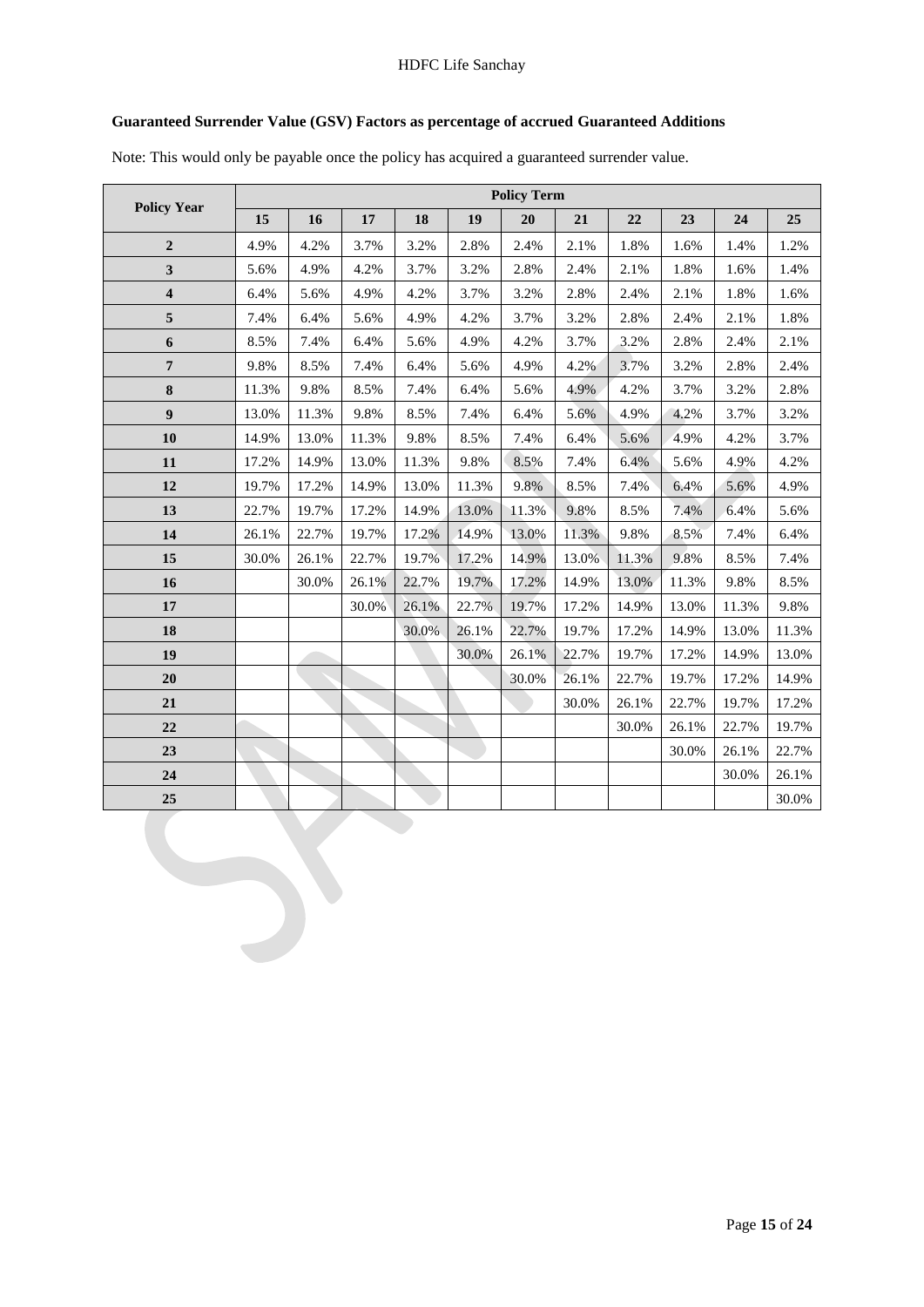| <b>Appendix 2: Special Surrender Value</b> |  |  |  |
|--------------------------------------------|--|--|--|
|--------------------------------------------|--|--|--|

| <b>Policy</b>           | <b>Policy Term</b> |        |        |        |        |        |        |        |        |        |        |
|-------------------------|--------------------|--------|--------|--------|--------|--------|--------|--------|--------|--------|--------|
| Year                    | 15                 | 16     | 17     | 18     | 19     | 20     | 21     | 22     | 23     | 24     | 25     |
| $\overline{2}$          | 32.62%             | 29.92% | 27.45% | 25.19% | 23.11% | 21.20% | 19.45% | 17.84% | 16.37% | 15.02% | 13.78% |
| 3                       | 35.55%             | 32.62% | 29.92% | 27.45% | 25.19% | 23.11% | 21.20% | 19.45% | 17.84% | 16.37% | 15.02% |
| $\overline{\mathbf{4}}$ | 38.75%             | 35.55% | 32.62% | 29.92% | 27.45% | 25.19% | 23.11% | 21.20% | 19.45% | 17.84% | 16.37% |
| 5                       | 42.24%             | 38.75% | 35.55% | 32.62% | 29.92% | 27.45% | 25.19% | 23.11% | 21.20% | 19.45% | 17.84% |
| 6                       | 46.04%             | 42.24% | 38.75% | 35.55% | 32.62% | 29.92% | 27.45% | 25.19% | 23.11% | 21.20% | 19.45% |
| 7                       | 50.19%             | 46.04% | 42.24% | 38.75% | 35.55% | 32.62% | 29.92% | 27.45% | 25.19% | 23.11% | 21.20% |
| 8                       | 54.70%             | 50.19% | 46.04% | 42.24% | 38.75% | 35.55% | 32.62% | 29.92% | 27.45% | 25.19% | 23.11% |
| $\boldsymbol{9}$        | 59.63%             | 54.70% | 50.19% | 46.04% | 42.24% | 38.75% | 35.55% | 32.62% | 29.92% | 27.45% | 25.19% |
| 10                      | 64.99%             | 59.63% | 54.70% | 50.19% | 46.04% | 42.24% | 38.75% | 35.55% | 32.62% | 29.92% | 27.45% |
| 11                      | 70.84%             | 64.99% | 59.63% | 54.70% | 50.19% | 46.04% | 42.24% | 38.75% | 35.55% | 32.62% | 29.92% |
| 12                      | 77.22%             | 70.84% | 64.99% | 59.63% | 54.70% | 50.19% | 46.04% | 42.24% | 38.75% | 35.55% | 32.62% |
| 13                      | 84.17%             | 77.22% | 70.84% | 64.99% | 59.63% | 54.70% | 50.19% | 46.04% | 42.24% | 38.75% | 35.55% |
| 14                      | 91.74%             | 84.17% | 77.22% | 70.84% | 64.99% | 59.63% | 54.70% | 50.19% | 46.04% | 42.24% | 38.75% |
| 15                      |                    | 91.74% | 84.17% | 77.22% | 70.84% | 64.99% | 59.63% | 54.70% | 50.19% | 46.04% | 42.24% |
| 16                      |                    |        | 91.74% | 84.17% | 77.22% | 70.84% | 64.99% | 59.63% | 54.70% | 50.19% | 46.04% |
| 17                      |                    |        |        | 91.74% | 84.17% | 77.22% | 70.84% | 64.99% | 59.63% | 54.70% | 50.19% |
| 18                      |                    |        |        |        | 91.74% | 84.17% | 77.22% | 70.84% | 64.99% | 59.63% | 54.70% |
| 19                      |                    |        |        |        |        | 91.74% | 84.17% | 77.22% | 70.84% | 64.99% | 59.63% |
| 20                      |                    |        |        |        |        |        | 91.74% | 84.17% | 77.22% | 70.84% | 64.99% |
| 21                      |                    |        |        |        |        |        |        | 91.74% | 84.17% | 77.22% | 70.84% |
| 22                      |                    |        |        |        |        |        |        |        | 91.74% | 84.17% | 77.22% |
| 23                      |                    |        |        |        |        |        |        |        |        | 91.74% | 84.17% |
| 24                      |                    |        |        |        |        |        |        |        |        |        | 91.74% |

Note: This would only be payable once the policy has acquired a guaranteed surrender value.

For premium paying policies, the SSV shall be calculated as: Maturity Benefit times the ratio of the premiums paid to the premiums payable under the policy times the applicable SSV factor.

For paid-up policies, the SSV shall be calculated as: Maturity Benefit for the paid-up policy times the applicable SSV factor.

Depending on prevailing market conditions in the future, the factors may be updated.

Any change in the SSV factors shall be subject to prior approval of IRDAI.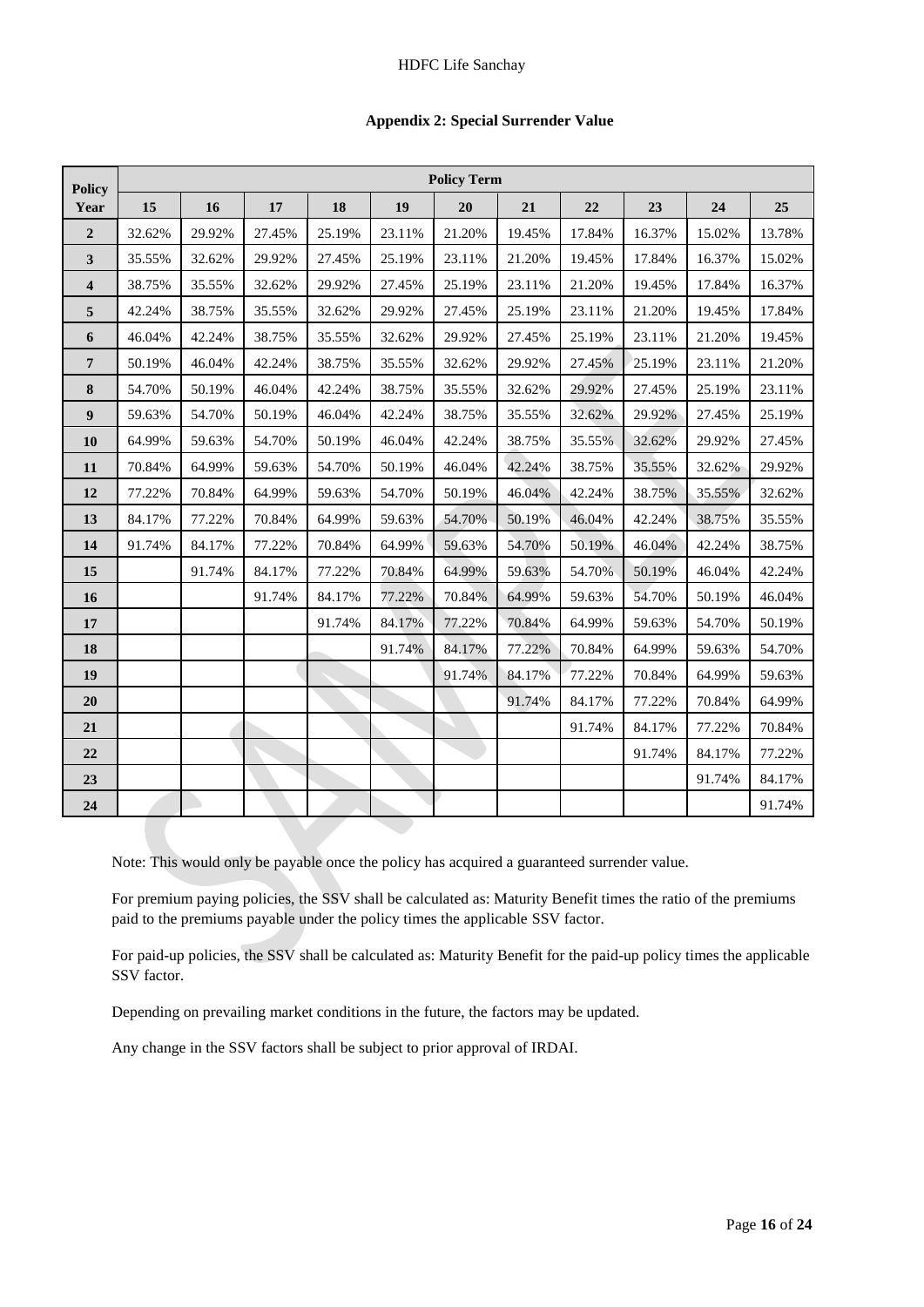### **Part G**

#### **(Grievance Redress Mechanism)**

### 1. **Complaint Resolution Process**

(i) The customer can contact us on the below mentioned address in case of any complaint/ grievance:

Grievance Redressal Officer HDFC Standard Life Insurance Company Limited 11th Floor, Lodha Excelus, Apollo Mills Compound, N. M. Joshi Marg, Mahalaxmi, Mumbai, Maharashtra - 400011 Helpline number: 18602679999 (Local charges apply) E-mail: service@hdfclife.com

- (ii) All grievances (Service and sales) received by the Company will be responded to within the prescribed regulatory Turn Around Time (TAT) of 14 days.
- (iii) Written request or email from the registered email id is mandatory.
- (iv) If required, we will investigate the complaints by taking inputs from the customer over the telephone or through personal meetings.
- (v) We will issue an acknowledgement letter to the customer within 3 working days of the receipt of complaint.
- (vi) The acknowledgement that is sent to the customer has the details of the complaint number, the Policy number and the Grievance Redressal Officer's name who will be handling the complaint of the customer.
- (vii) If the customer's complaint is addressed within 3 days, the resolution communication will also act as the acknowledgment of the complaint.
- (viii) The final letter of resolution will offer redressal or rejection of the complaint along with the reason for doing the same.
- (ix) In case the customer is not satisfied with the decision sent to him or her, he or she may contact our Grievance Redressal Officer within 8 weeks of the receipt of the communication at any of the touch points mentioned in the document, failing which, we will consider the complaint to be satisfactorily resolved.
- (x) The following is the escalation matrix in case there is no response within the prescribed timelines or if you are not satisfied with the response. The number of days specified in the below- mentioned escalation matrix will be applicable from the date of escalation.

| Level                                                          | <b>Designation</b>                        | <b>Response Time</b> |
|----------------------------------------------------------------|-------------------------------------------|----------------------|
| 1st Level                                                      | Sr. Manager - Customer Relations          | 10 working days      |
| 2nd Level (for response<br>Vice President - Customer Relations |                                           | 10 working days      |
| not received from Level 1)                                     |                                           |                      |
| Final Level (for response                                      | Sr. Vice President and Head Customer      | 3 working days       |
| not received from Level 2)                                     | Relations & Principal Grievance Redressal |                      |
|                                                                | Officer                                   |                      |

You are requested to follow the aforementioned matrix to receive satisfactory response from us.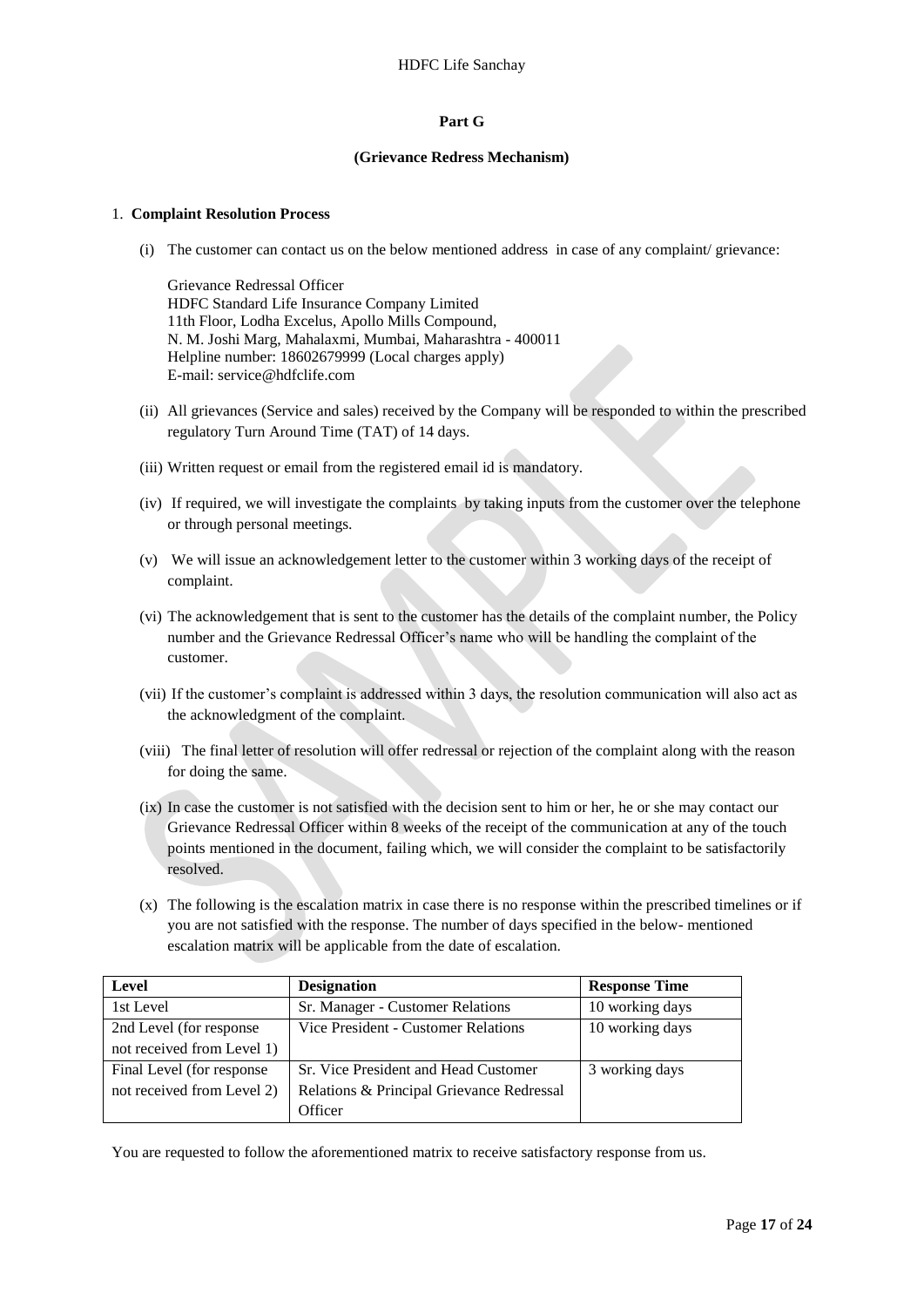- (xi) If you are not satisfied with the response or do not receive a response from us within 14 days, you may approach the Grievance Cell of the Insurance Regulatory and Development Authority of India (IRDAI) on the following contact details:
	- IRDAI Grievance Call Centre (IGCC) TOLL FREE NO:155255
	- Email ID: complaints@irda.gov.in
	- Online- You can register your complaint online at http://www.igms.irda.gov.in/
	- Address for communication for complaints by fax/paper: Consumer Affairs Department Insurance Regulatory and Development Authority of India 9th floor, United India Towers, Basheerbagh Hyderabad – 500 029, Telangana State (India) Fax No: 91- 40 – 6678 9768

2. In the event you are dissatisfied with the response provided by us, you may approach the Insurance Ombudsman in your region. The contact details of the Insurance Ombudsman are provided below.

 $\overline{\phantom{a}}$ 

## **2. Details and addresses of Insurance Ombudsman**

| Office of the<br>Ombudsman | <b>Contact Details</b>                                                       | <b>Areas of Jurisdiction</b>   |
|----------------------------|------------------------------------------------------------------------------|--------------------------------|
| <b>AHMEDABAD</b>           | Office of the Insurance Ombudsman,                                           |                                |
|                            |                                                                              | Gujarat, Dadra &               |
|                            | 2nd Floor, Ambica House,                                                     | Nagar Haveli, Daman<br>and Diu |
|                            | Nr. C.U. Shah College, Ashram Road,<br>AHMEDABAD-380014.                     |                                |
|                            | Tel.:- 079-27545441/27546139 Fax: 079-27546142                               |                                |
|                            |                                                                              |                                |
| <b>BHOPAL</b>              | Email: bimalokpal.ahmedabad@gbic.co.in<br>Office of the Insurance Ombudsman, |                                |
|                            |                                                                              | Madhya Pradesh &               |
|                            | 2nd Floor, Janak Vihar Complex,                                              | Chhattisgarh                   |
|                            | 6, Malviya Nagar, Opp. Airtel, Near New Market,                              |                                |
|                            | BHOPAL(M.P.)-462 003.<br>Tel.:- 0755-2769201/9202 Fax: 0755-2769203          |                                |
|                            |                                                                              |                                |
| <b>BHUBANESHWAR</b>        | Email: bimalokpal.bhopal@gbic.co.in<br>Office of the Insurance Ombudsman,    | Orissa                         |
|                            | 62, Forest Park,                                                             |                                |
|                            | BHUBANESHWAR-751 009.                                                        |                                |
|                            | Tel.:- 0674-2596455/2596003 Fax: 0674-2596429                                |                                |
|                            | Email: bimalokpal.bhubaneswar@gbic.co.in                                     |                                |
| <b>BENGALURU</b>           | Office of the Insurance Ombudsman,                                           | Karnataka                      |
|                            | 24th Main Road, Jeevan Soudha Bldg.                                          |                                |
|                            | JP Nagar, 1st Phase,                                                         |                                |
|                            | Bengaluru $-560025$ .                                                        |                                |
|                            | Tel No: 080-22222049/22222048                                                |                                |
|                            | Email: bimalokpal.bengaluru @gbic.co.in                                      |                                |
| <b>CHANDIGARH</b>          | Office of the Insurance Ombudsman,                                           | Punjab, Haryana,               |
|                            | S.C.O. No.101-103,2nd Floor,                                                 | Himachal Pradesh,              |
|                            | Batra Building, Sector 17-D,                                                 | Jammu & Kashmir,               |
|                            | CHANDIGARH-160 017.                                                          | Chandigarh                     |
|                            | Tel.:- 0172-2706468/2705861 Fax: 0172-2708274                                |                                |
|                            | Email: bimalokpal.chandigarh@gbic.co.in                                      |                                |
| <b>CHENNAI</b>             | Office of the Insurance Ombudsman,                                           | Tamil Nadu,                    |
|                            | Fathima Akhtar Court,                                                        | Pondicherry Town and           |
|                            | 4th Floor, 453 (old 312),                                                    | Karaikal (which are part       |
|                            | Anna Salai, Teynampet,                                                       | of Pondicherry)                |
|                            | CHENNAI-600 018.                                                             |                                |
|                            | Tel.:- 044-24333668 /24335284  Fax: 044-24333664                             |                                |
|                            | Email: bimalokpal.chennai@gbic.co.in                                         |                                |
| <b>NEW DELHI</b>           | Office of the Insurance Ombudsman,                                           | Delhi                          |
|                            | 2/2 A, Universal Insurance Bldg.,                                            |                                |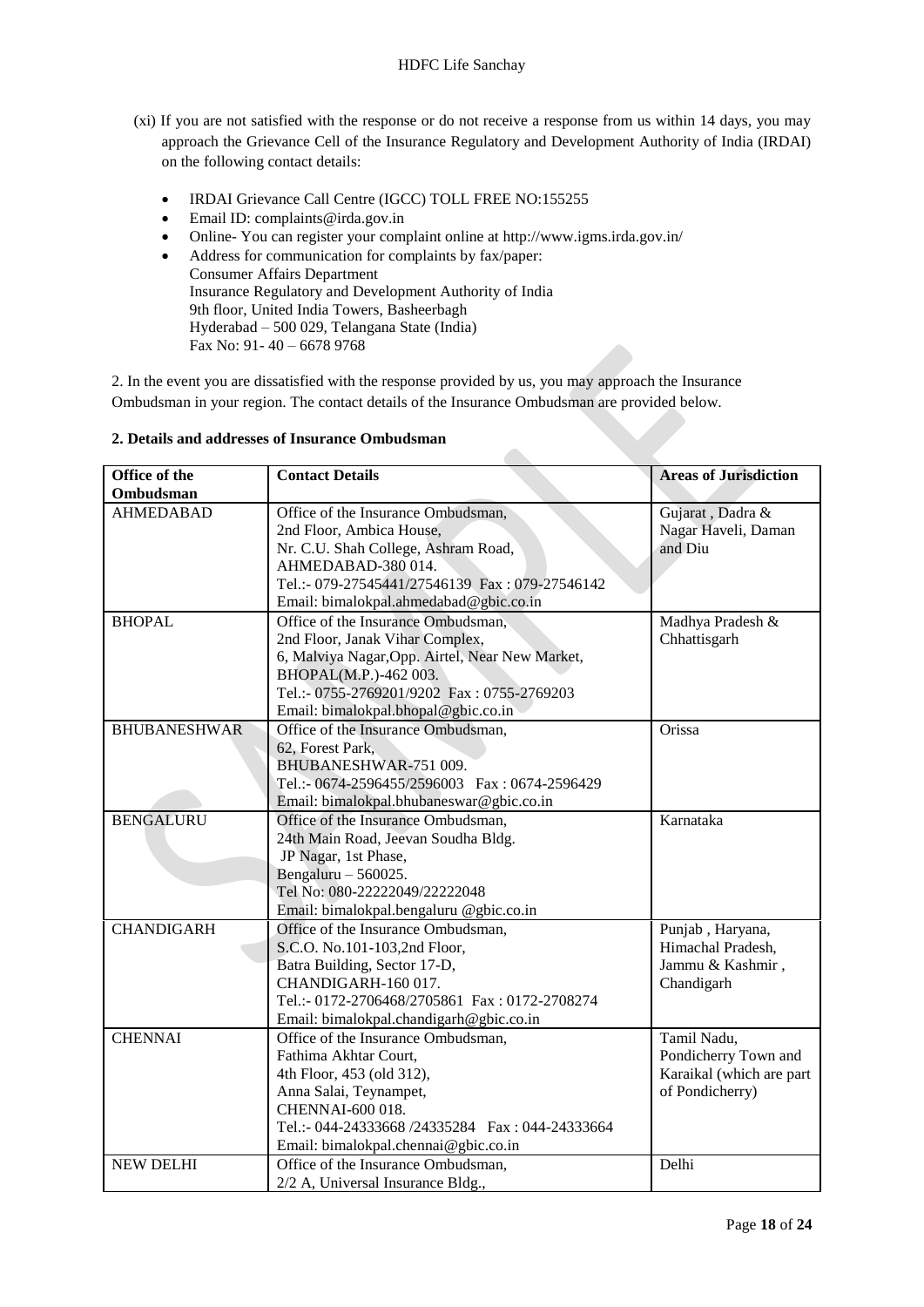|                  | Asaf Ali Road,<br>NEW DELHI-110 002.<br>Tel.:- 011-23237539/23232481   Fax: 011-23230858<br>Email: bimalokpal.delhi@gbic.co.in                                                                                                |                                                                                            |
|------------------|-------------------------------------------------------------------------------------------------------------------------------------------------------------------------------------------------------------------------------|--------------------------------------------------------------------------------------------|
| <b>GUWAHATI</b>  | Office of the Insurance Ombudsman,<br>"Jeevan Nivesh", 5th Floor,<br>Near Panbazar Overbridge, S.S. Road,<br>GUWAHATI-781 001 (ASSAM).<br>Tel.:- 0361-2132204/5  Fax: 0361-2732937<br>Email: bimalokpal.guwahati@gbic.co.in   | Assam, Meghalaya,<br>Manipur, Mizoram,<br>Arunachal Pradesh,<br>Nagaland and Tripura       |
| <b>HYDERABAD</b> | Office of the Insurance Ombudsman,<br>6-2-46, 1st Floor, Moin Court,<br>A.C. Guards, Lakdi-Ka-Pool,<br>HYDERABAD-500 004.<br>Tel: 040-65504123/23312122   Fax: 040-23376599<br>Email: bimalokpal.hyderabad@gbic.co.in         | Andhra Pradesh,<br>Telangana, Yanam and<br>part of Territory of<br>Pondicherry             |
| <b>JAIPUR</b>    | Office of the Insurance Ombudsman,<br>Ground Floor, Jeevan Nidhi II,<br>Bhawani Singh Road,<br>Jaipur - 302005<br>Tel: 0141-2740363<br>Email: bimalokpal.jaipur@gbic.co.in                                                    | Rajasthan                                                                                  |
| <b>KOCHI</b>     | Office of the Insurance Ombudsman,<br>2nd Floor, CC 27/2603, Pulinat Bldg.,<br>Opp. Cochin Shipyard, M.G. Road,<br>ERNAKULAM-682015.<br>Tel: 0484-2358759/2359338 Fax: 0484-2359336<br>Email: bimalokpal.ernakulam@gbic.co.in | Kerala, Lakshadweep,<br>Mahe $-$ a part of<br>Pondicherry                                  |
| <b>KOLKATA</b>   | Office of the Insurance Ombudsman,<br>Hindustan Building. Annexe,<br>4th Floor, C.R. Avenue,<br>KOLKATA-700 072.<br>Tel: 033-22124339/22124340 Fax: 033-22124341<br>Email: bimalokpal.kolkata@gbic.co.in                      | West Bengal, Bihar,<br>Jharkhand and<br>Andaman & Nicobar<br>Islands, Sikkim               |
| <b>LUCKNOW</b>   | Office of the Insurance Ombudsman,<br>Jeevan Bhawan, Phase-2,<br>6th Floor, Nawal Kishore Road,<br>Hazaratganj,<br>LUCKNOW-226 001.<br>Tel: 0522-2231331/2231330 Fax: 0522-2231310<br>Email: bimalokpal.lucknow@gbic.co.in    | <b>Uttar Pradesh and</b><br>Uttaranchal                                                    |
| <b>MUMBAI</b>    | Office of the Insurance Ombudsman,<br>3rd Floor, Jeevan Seva Annexe,<br>S.V. Road, Santacruz(W),<br>MUMBAI-400 054.<br>Tel: 022-26106928/26106552<br>$Fax: 022-26106052$<br>Email: bimalokpal.mumbai@gbic.co.in               | Goa, Mumbai<br>Metropolitan Region<br>excluding Navi Mumbai<br>& Thane                     |
| <b>PUNE</b>      | 2nd Floor, Jeevan Darshan,<br>N.C. Kelkar Road,<br>Narayanpet,<br>PUNE - 411030.<br>Tel: 020-32341320<br>Email: bimalokpal.pune@gbic.co.in                                                                                    | Maharashtra Area of<br>Navi Mumbai and<br>Thane excluding<br>Mumbai Metropolitan<br>Region |

## **b. Power of Ombudsman-**

The Ombudsman may receive and consider-

- [\(i\)](http://indiankanoon.org/doc/160521836/) complaints under rule 13 of Redressal of Public Grievances Rules , 1998;
- [\(ii\)](http://indiankanoon.org/doc/156757242/) any partial or total repudiation of claims by the Company;
- [\(iii\)](http://indiankanoon.org/doc/163591613/) any dispute in regard to Premium paid or payable in terms of the Policy;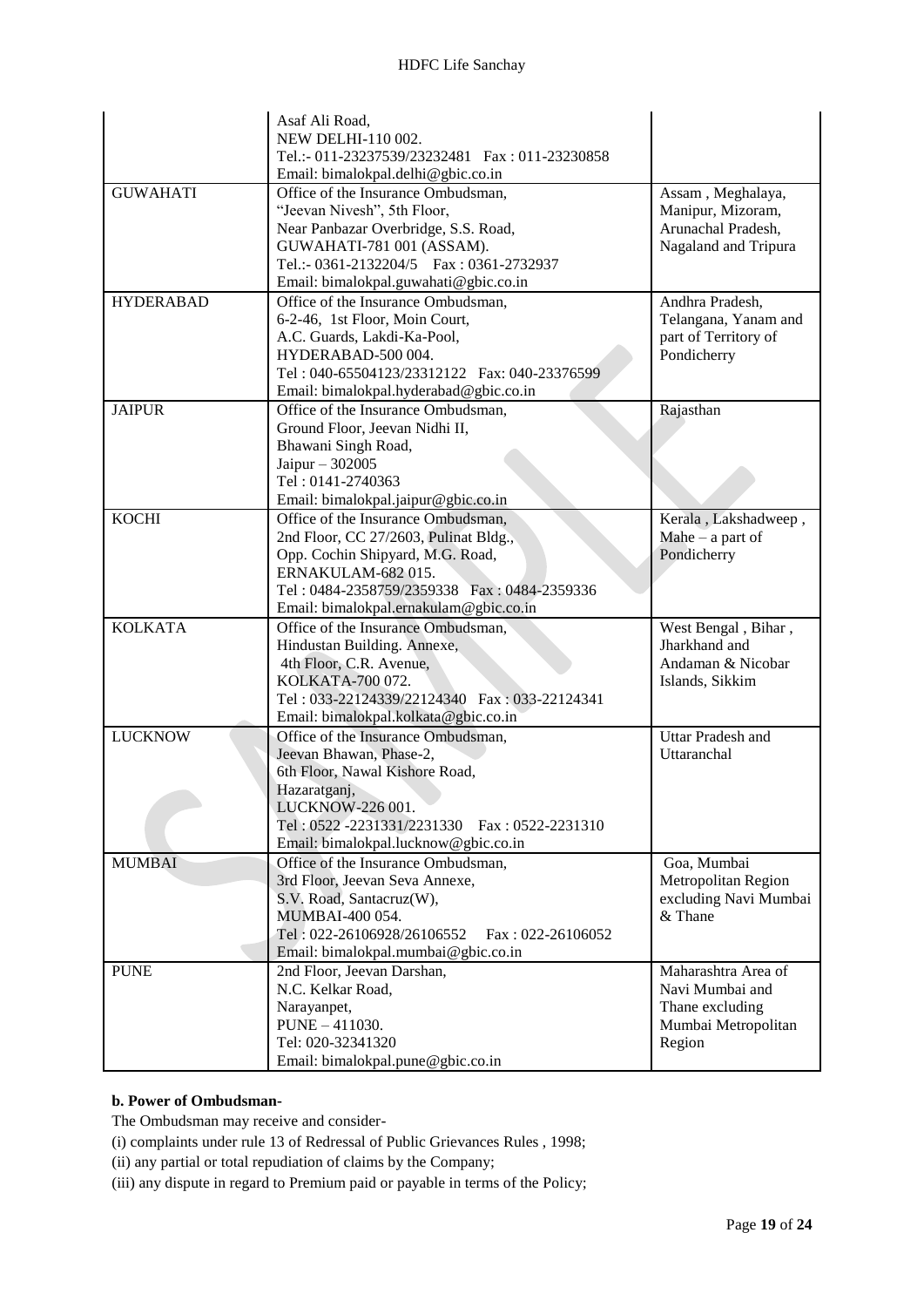- [\(iv\)](http://indiankanoon.org/doc/31367799/) any dispute on the legal construction of the Policy insofar as such disputes relate to claims;
- [\(v\)](http://indiankanoon.org/doc/26463888/) delay in settlement of claims;
- [\(vi\)](http://indiankanoon.org/doc/47238858/) non-issue of any insurance document to customers after receipt of Premium.

### **c. Manner in which complaint is to be made -**

- [\(i\)](http://indiankanoon.org/doc/160481793/) Policyholder who has a grievance against the Company, may himself or through his legal heirs make a complaint in writing to the Ombudsman within whose jurisdiction the branch or office of the Company complained against is located.
- [\(ii\)](http://indiankanoon.org/doc/116915928/) The complaint shall be in writing duly signed by the complainant or through his legal heirs and shall state clearly the name and address of the complainant, the name of the branch or office of the Company against which the complaint is made, the fact giving rise to complaint supported by documents, if any, relied on by the complainant, the nature and extent of the loss caused to the complainant and the relief sought from the Ombudsman.
- [\(iii\)](http://indiankanoon.org/doc/99464357/) No complaint to the Ombudsman shall lie unless -

[\(a\)](http://indiankanoon.org/doc/87794950/) The complainant had before making a complaint to the Ombudsman made a written representation to the Company named in the complaint and either the Company had rejected the complaint or the complainant had not received any reply within a period of one month after the Company received his representation or the complainant is not satisfied with the reply given to him by the Company;

[\(b\)](http://indiankanoon.org/doc/84880221/) The complaint is made not later than one year after the Company had rejected the representation or sent its final reply on the representation of the complainant; and

[\(c\)](http://indiankanoon.org/doc/116794480/) The complaint is not on the same subject-matter, for which any proceedings before any court, or Consumer Forum or arbitrator is pending or were so earlier.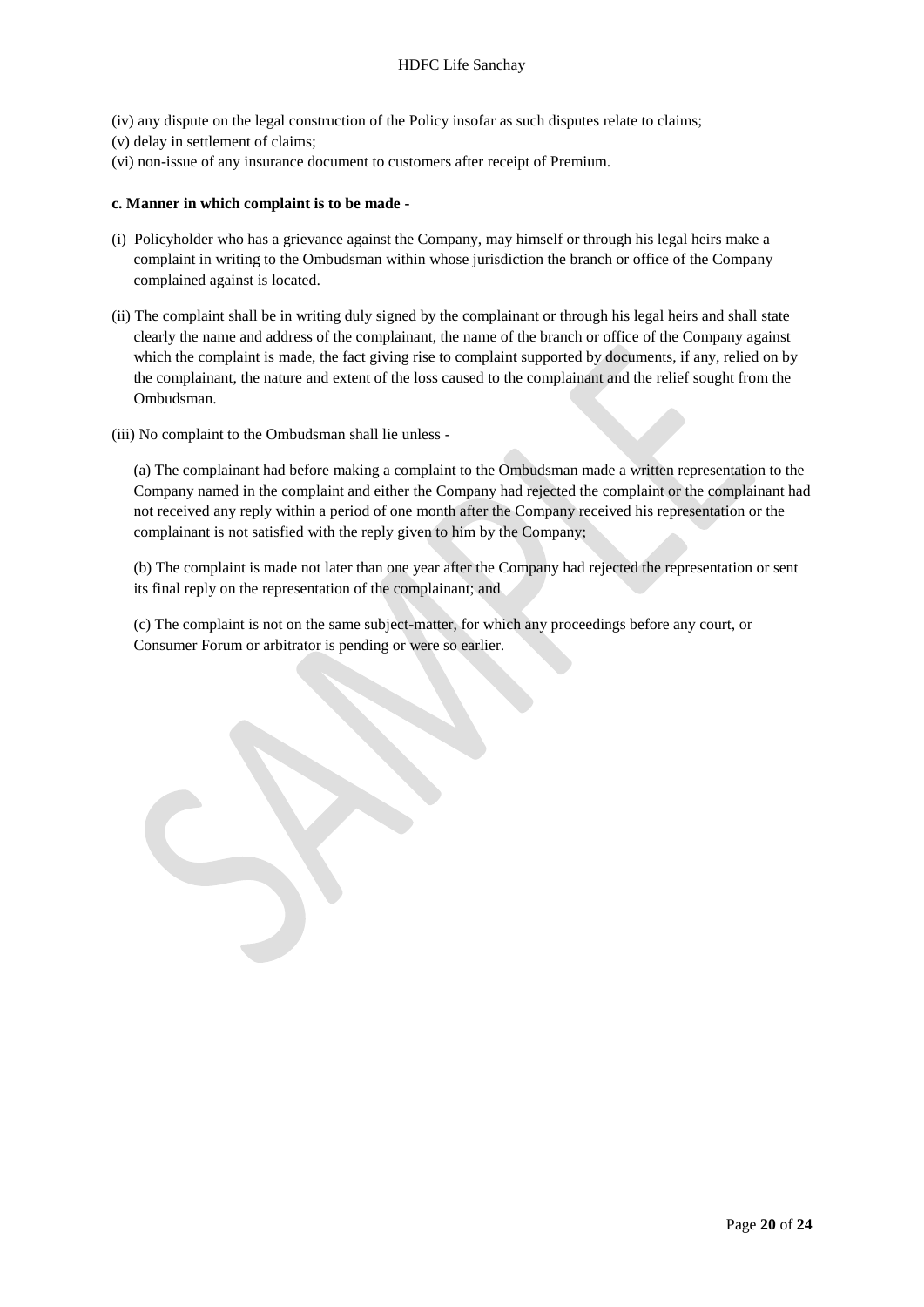## **Annexure I**

## **Section 38 - Assignment or Transfer of Insurance Policies**

Assignment or transfer of a policy should be in accordance with Section 38 of the Insurance Act, 1938 as amended by Insurance Laws (Amendment) Act, 2015 dated 23.03.2015. The extant provisions in this regard are as follows:

- (1) This policy may be transferred/assigned, wholly or in part, with or without consideration.
- (2) An Assignment may be effected in a policy by an endorsement upon the policy itself or by a separate instrument under notice to the Insurer.
- (3) The instrument of assignment should indicate the fact of transfer or assignment and the reasons for the assignment or transfer, antecedents of the assignee and terms on which assignment is made.
- (4) The assignment must be signed by the transferor or assignor or duly authorized agent and attested by at least one witness.
- (5) The transfer or assignment shall not be operative as against an insurer until a notice in writing of the transfer or assignment and either the said endorsement or instrument itself or copy there of certified to be correct by both transferor and transferee or their duly authorised agents have been delivered to the insurer.
- (6) Fee to be paid for assignment or transfer can be specified by the Authority through Regulations.
- (7) On receipt of notice with fee, the insurer should Grant a written acknowledgement of receipt of notice. Such notice shall be conclusive evidence against the insurer of duly receiving the notice.
- (8) If the insurer maintains one or more places of business, such notices shall be delivered only at the place where the policy is being serviced.
- (9) The insurer may accept or decline to act upon any transfer or assignment or endorsement, if it has sufficient reasons to believe that it is (a) not bonafide or (b) not in the interest of the policyholder or (c) not in public interest or (d) is for the purpose of trading of the insurance policy.
- (10) Before refusing to act upon endorsement, the Insurer should record the reasons in writing and communicate the same in writing to Policyholder within 30 days from the date of policyholder giving a notice of transfer or assignment.
- (11) In case of refusal to act upon the endorsement by the Insurer, any person aggrieved by the refusal may prefer a claim to IRDAI within 30 days of receipt of the refusal letter from the Insurer.
- (12) The priority of claims of persons interested in an insurance policy would depend on the date on which the notices of assignment or transfer is delivered to the insurer; where there are more than one instruments of transfer or assignment, the priority will depend on dates of delivery of such notices. Any dispute in this regard as to priority should be referred to Authority.
- (13) Every assignment or transfer shall be deemed to be absolute assignment or transfer and the assignee or transferee shall be deemed to be absolute assignee or transferee, except

a. where assignment or transfer is subject to terms and conditions of transfer or assignment OR b. where the transfer or assignment is made upon condition that

- i. the proceeds under the policy shall become payable to policyholder or nominee(s) in the event of assignee or transferee dying before the insured OR
- ii. the insured surviving the term of the policy

Such conditional assignee will not be entitled to obtain a loan on policy or surrender the policy. This provision will prevail notwithstanding any law or custom having force of law which is contrary to the above position.

- (14) In other cases, the insurer shall, subject to terms and conditions of assignment, recognize the transferee or assignee named in the notice as the absolute transferee or assignee and such person
	- a. shall be subject to all liabilities and equities to which the transferor or assignor was subject to at the date of transfer or assignment and
	- b. may institute any proceedings in relation to the policy
	- c. obtain loan under the policy or surrender the policy without obtaining the consent of the transferor or assignor or making him a party to the proceedings
- (15) Any rights and remedies of an assignee or transferee of a life insurance policy under an assignment or transfer effected before commencement of the *Insurance Laws (Amendment) Act, 2015* shall not be affected by this section.

*[Disclaimer: This is not a comprehensive list of amendments of Insurance Laws (Amendment) Act, 2015 and only a simplified version prepared for general information. Policy Holders are advised to refer to Insurance Laws (Amendment) Act, 2015 dated 23.03.2015 for complete and accurate details. ]*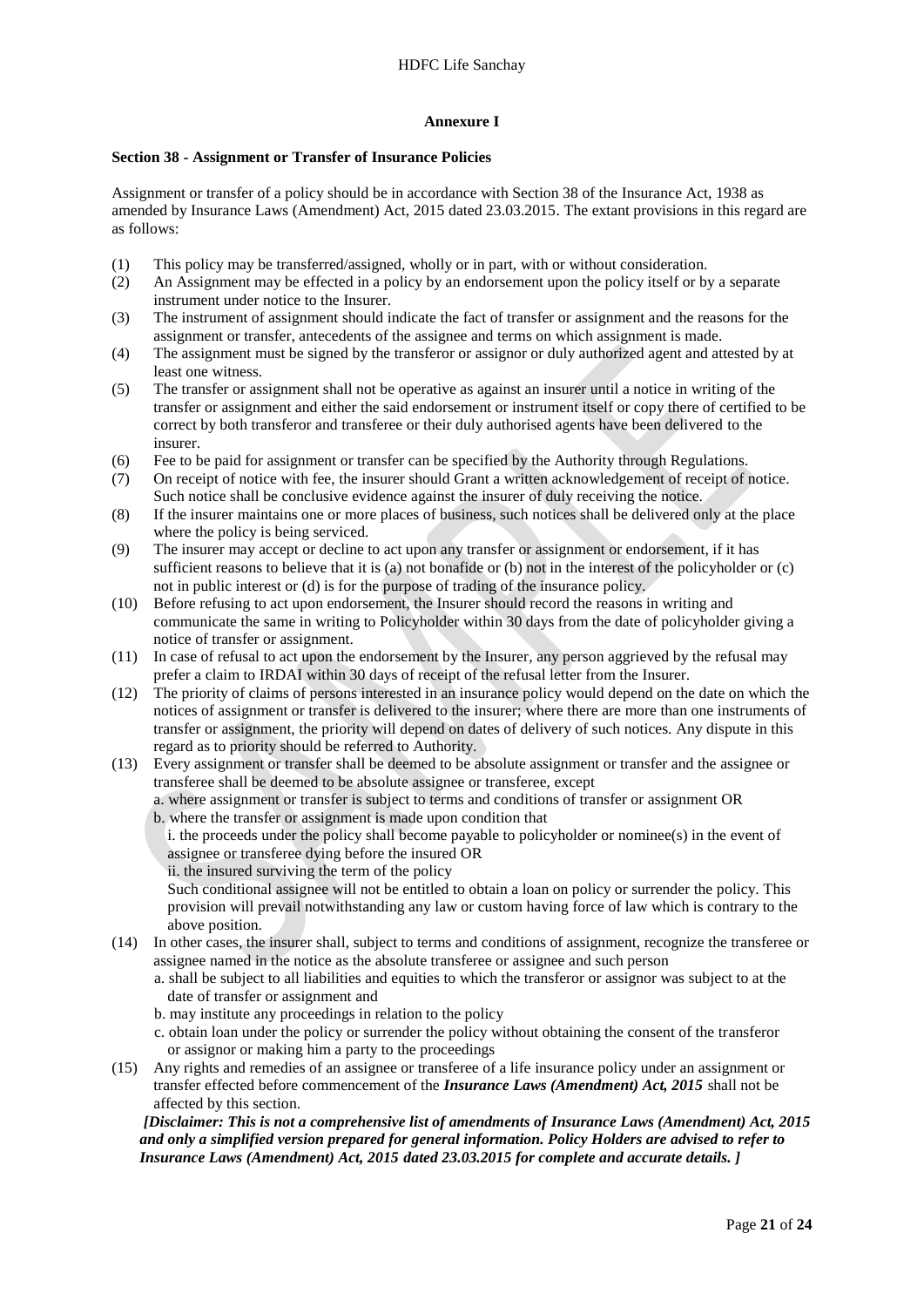## **Annexure II**

## **Section 39 - Nomination by policyholder**

Nomination of a life insurance Policy is as below in accordance with Section 39 of the Insurance Act, 1938 as amended by Insurance Laws (Amendment) Act, 2015 dated 23.03.2015. The extant provisions in this regard are as follows:

- 1) The policyholder of a life insurance on his own life may nominate a person or persons to whom money secured by the policy shall be paid in the event of his death.
- 2) Where the nominee is a minor, the policyholder may appoint any person to receive the money secured by the policy in the event of policyholder's death during the minority of the nominee. The manner of appointment to be laid down by the insurer.
- 3) Nomination can be made at any time before the maturity of the policy.
- 4) Nomination may be incorporated in the text of the policy itself or may be endorsed on the policy communicated to the insurer and can be registered by the insurer in the records relating to the policy.
- 5) Nomination can be cancelled or changed at any time before policy matures, by an endorsement or a further endorsement or a will as the case may be.
- 6) A notice in writing of Change or Cancellation of nomination must be delivered to the insurer for the insurer to be liable to such nominee. Otherwise, insurer will not be liable if a bonafide payment is made to the person named in the text of the policy or in the registered records of the insurer.
- 7) Fee to be paid to the insurer for registering change or cancellation of a nomination can be specified by the Authority through Regulations.
- 8) On receipt of notice with fee, the insurer should grant a written acknowledgement to the policyholder of having registered a nomination or cancellation or change thereof.
- 9) A transfer or assignment made in accordance with Section 38 shall automatically cancel the nomination except in case of assignment to the insurer or other transferee or assignee for purpose of loan or against security or its reassignment after repayment. In such case, the nomination will not get cancelled to the extent of insurer's or transferee's or assignee's interest in the policy. The nomination will get revived on repayment of the loan.
- 10) The right of any creditor to be paid out of the proceeds of any policy of life insurance shall not be affected by the nomination.
- 11) In case of nomination by policyholder whose life is insured, if the nominees die before the policyholder, the proceeds are payable to policyholder or his heirs or legal representatives or holder of succession certificate.
- 12) In case nominee(s) survive the person whose life is insured, the amount secured by the policy shall be paid to such survivor(s).
- 13) Where the policyholder whose life is insured nominates his (a) parents or (b) spouse or (c) children or (d) spouse and children (e) or any of them; the nominees are beneficially entitled to the amount payable by the insurer to the policyholder unless it is proved that policyholder could not have conferred such beneficial title on the nominee having regard to the nature of his title.
- 14) If nominee(s) die after the policyholder but before his share of the amount secured under the policy is paid, the share of the expired nominee(s) shall be payable to the heirs or legal representative of the nominee or holder of succession certificate of such nominee(s).
- 15) The provisions of sub-section 7 and 8 (13 and 14 above) shall apply to all life insurance policies maturing for payment after the commencement of Insurance Laws (Amendment) Act, 2015 (i.e. 23.03.2015).
- 16) If policyholder dies after maturity but the proceeds and benefit of the policy has not been paid to him because of his death, his nominee(s) shall be entitled to the proceeds and benefit of the policy.
- 17) The provisions of Section 39 are not applicable to any life insurance policy to which Section 6 of Married Women's Property Act, 1874 applies or has at any time applied except where before or Insurance Laws (Amendment) Act, 2015, a nomination is made in favour of spouse or children or spouse and children whether or not on the face of the policy it is mentioned that it is made under Section 39. Where nomination is intended to be made to spouse or children or spouse and children under Section 6 of MWP Act, it should be specifically mentioned on the policy. In such a case only, the provisions of Section 39 will not apply.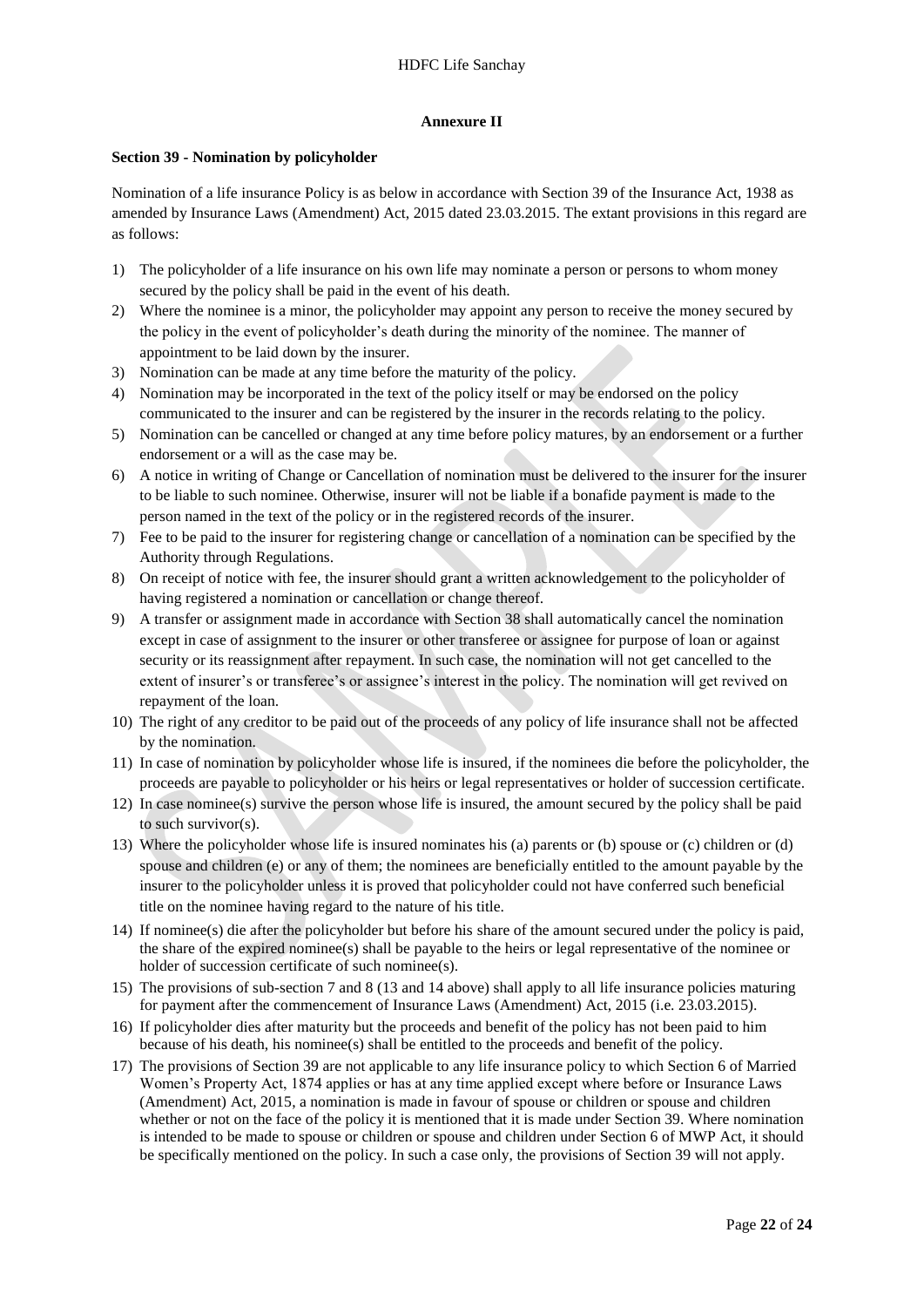*[Disclaimer: This is not a comprehensive list of amendments of Insurance Laws (Amendment) Act, 2015 and only a simplified version prepared for general information. Policy Holders are advised to refer to Insurance Laws (Amendment) Act, 2015 dated 23.03.2015 for complete and accurate details.*

## **Annexure III**

## **Section 45 – Policy shall not be called in question on the ground of mis-statement after three years**

Provisions regarding policy not being called into question in terms of Section 45 of the Insurance Act, 1938, as amended Insurance Laws (Amendment) Act, 2015 dated 23.03.2015are as follows:

- 1) No Policy of Life Insurance shall be called in question on any ground whatsoever after expiry of 3 yrs from a. the date of issuance of policy or
	- b. the date of commencement of risk or
	- c. the date of revival of policy or
	- d. the date of rider to the policy
	- whichever is later.
- 2) On the ground of fraud, a policy of Life Insurance may be called in question within 3 years from a. the date of issuance of policy or
	- b. the date of commencement of risk or
	- c. the date of revival of policy or
	- d. the date of rider to the policy
	- whichever is later.

For this, the insurer should communicate in writing to the insured or legal representative or nominee or assignees of insured, as applicable, mentioning the ground and materials on which such decision is based.

- 3) Fraud means any of the following acts committed by insured or by his agent, with the intent to deceive the insurer or to induce the insurer to issue a life insurance policy:
	- a. The suggestion, as a fact of that which is not true and which the insured does not believe to be true;
	- b. The active concealment of a fact by the insured having knowledge or belief of the fact;
	- c. Any other act fitted to deceive; and

d. Any such act or omission as the law specifically declares to be fraudulent.

- 4) Mere silence is not fraud unless, depending on circumstances of the case, it is the duty of the insured or his agent keeping silence to speak or silence is in itself equivalent to speak.
- 5) No Insurer shall repudiate a life insurance Policy on the ground of Fraud, if the Insured / beneficiary can prove that the misstatement was true to the best of his knowledge and there was no deliberate intention to suppress the fact or that such mis-statement of or suppression of material fact are within the knowledge of the insurer. Onus of disproving is upon the policyholder, if alive, or beneficiaries.
- 6) Life insurance Policy can be called in question within 3 years on the ground that any statement of or suppression of a fact material to expectancy of life of the insured was incorrectly made in the proposal or other document basis which policy was issued or revived or rider issued. For this, the insurer should communicate in writing to the insured or legal representative or nominee or assignees of insured, as applicable, mentioning the ground and materials on which decision to repudiate the policy of life insurance is based.
- 7) In case repudiation is on ground of mis-statement and not on fraud, the premium collected on policy till the date of repudiation shall be paid to the insured or legal representative or nominee or assignees of insured, within a period of 90 days from the date of repudiation.
- 8) Fact shall not be considered material unless it has a direct bearing on the risk undertaken by the insurer. The onus is on insurer to show that if the insurer had been aware of the said fact, no life insurance policy would have been issued to the insured.
- 9) The insurer can call for proof of age at any time if he is entitled to do so and no policy shall be deemed to be called in question merely because the terms of the policy are adjusted on subsequent proof of age of life insured. So, this Section will not be applicable for questioning age or adjustment based on proof of age submitted subsequently.